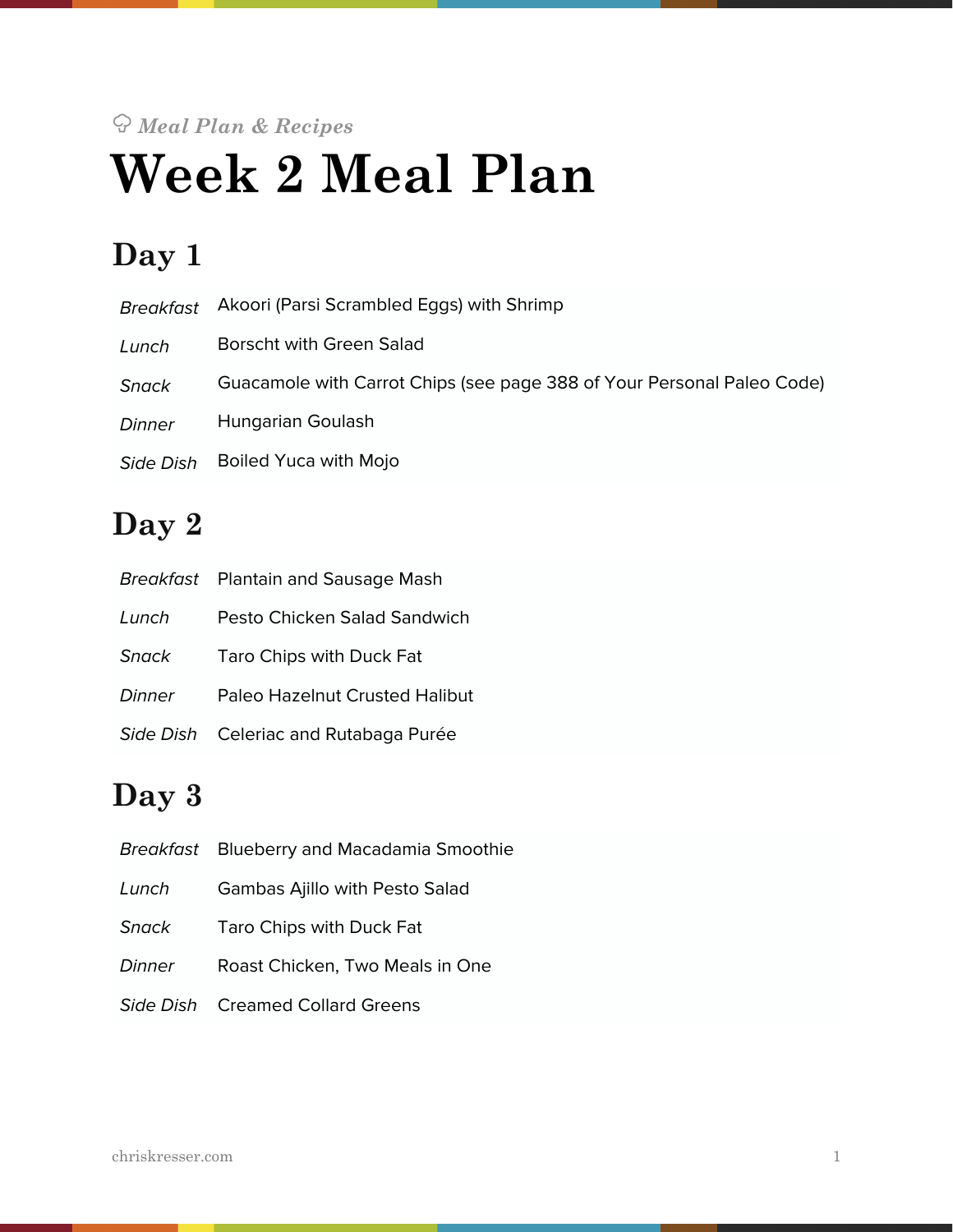# **Day 4**

|        | Breakfast Blueberry and Macadamia Smoothie               |
|--------|----------------------------------------------------------|
| Lunch  | Cream of Broccoli Soup                                   |
| Snack  | Paleo Hummus with Vegetable Sticks and/or Romaine to Dip |
| Dinner | Oven-Baked Tangy BBQ Pork Spare Ribs                     |
|        | Side Dish Fennel Celery Salad                            |

# **Day 5**

|        | Breakfast Fried Eggs over Spinach                        |
|--------|----------------------------------------------------------|
| Lunch  | Avoglemono Soup with Salad                               |
| Snack  | Paleo Hummus with Vegetable Sticks and/or Romaine to Dip |
| Dinner | West African Chicken Stew                                |
|        | Side Dish Cabbage Bhaji                                  |

# **Day 6**

|        | <b>Breakfast</b> Curried Celeriac and Eggs           |
|--------|------------------------------------------------------|
| Lunch  | Caesar Salad with Garlic-Poached Chicken             |
| Snack  | Italian Spiced Almonds                               |
| Dinner | Mexican Ground Beef, Kale and Sweet Potato Casserole |
|        | Side Dish Butternut Squash with Herbs                |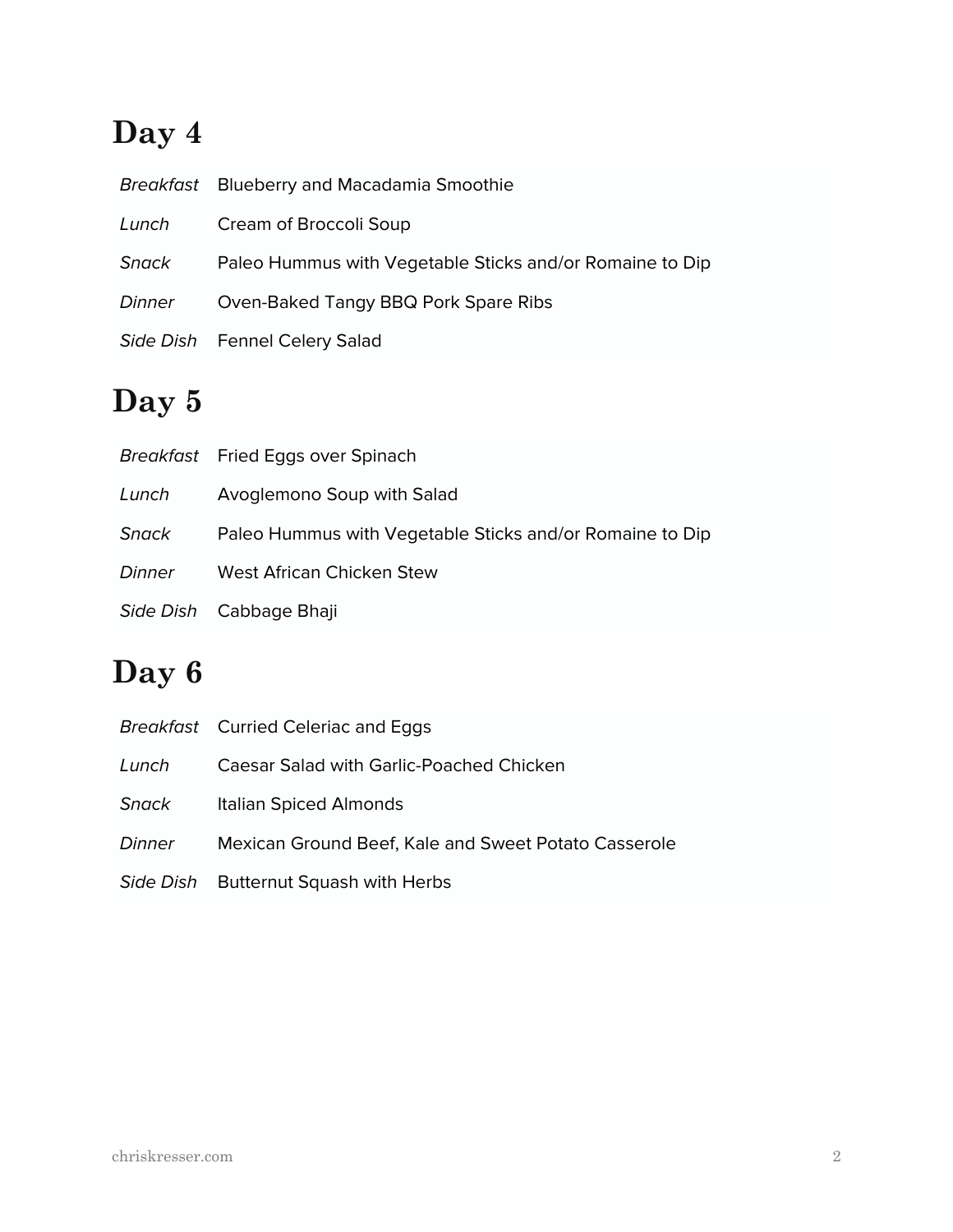# **Day 7**

|        | Breakfast Lebanese Cauliflower Omelet (lijit Qarnabit)    |
|--------|-----------------------------------------------------------|
| Lunch  | Cold Poached Salmon with Caper Paleo Mayonnaise and Salad |
| Snack  | Italian Spiced Almonds                                    |
| Dinner | Paleo Navarin of Lamb (Braised Lamb with Turnips)         |
|        | Side Dish Sweet Potato Fries                              |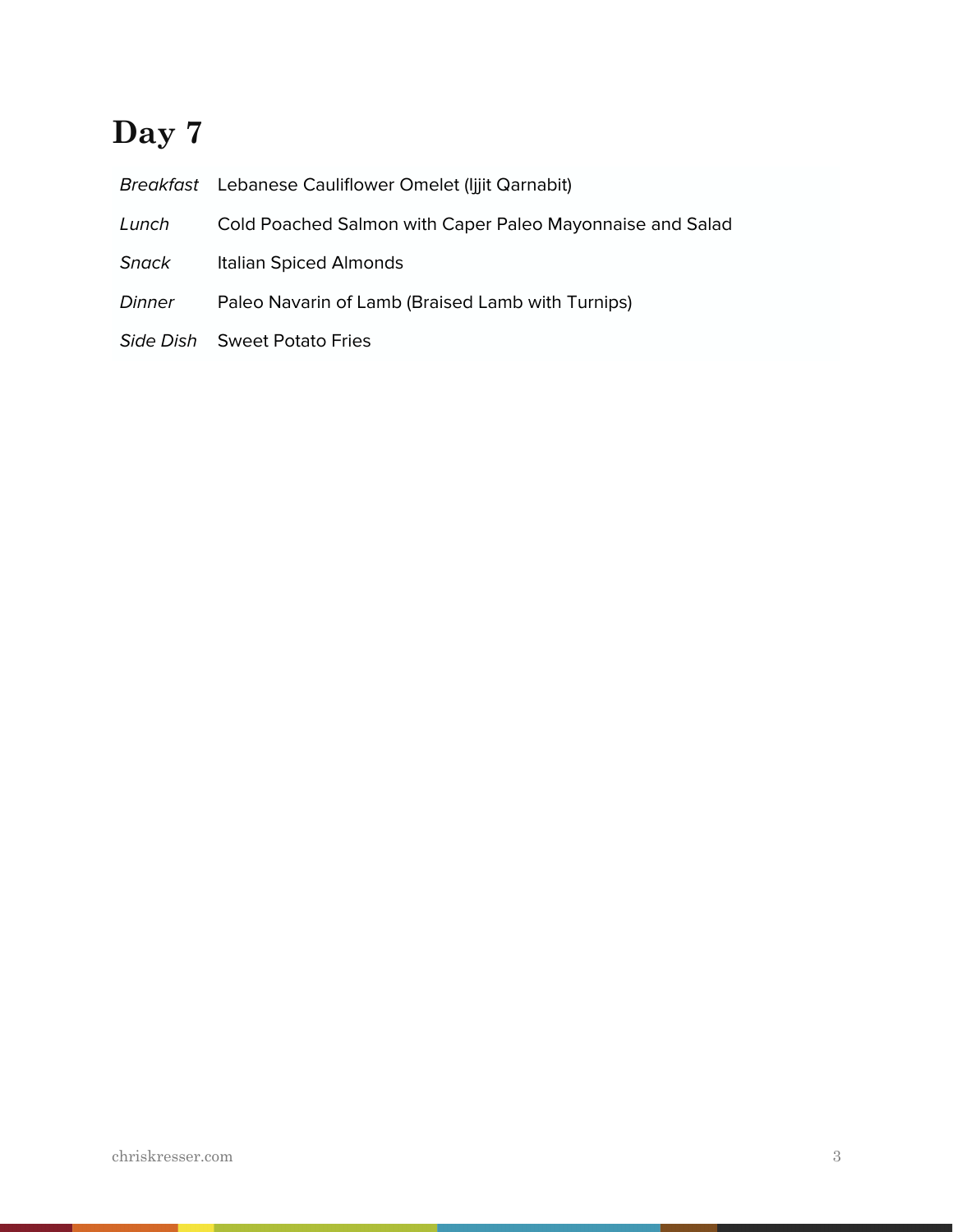# **Week 2 Recipes**

# **Breakfast**

# **AKOORI (PARSI SCRAMBLED EGGS) WITH SHRIMP**

This is a bold and spicy way to start off the day. Scrambled eggs taste best when they're still a bit moist, so avoid overcooking.

# **Servings:** 4

**Prep time:** 5 minutes

**Cooking time:** 10 minutes

#### **Ingredients:**

- 8 eggs
- $\Box$  1  $\frac{1}{2}$  cups shrimp, cooked and peeled
- $\Box$   $\frac{3}{4}$  teaspoon salt
- 3 tablespoons coconut milk
- 2 tablespoons lard\*
- 6 green onions, chopped
- 3 green chili peppers, seeded and chopped
- 1 teaspoon fresh ginger, grated
- <sup>1/4</sup> teaspoon turmeric
- 3 tablespoons cilantro, chopped
- 2 tomatoes, diced
- <sup>1/4</sup> teaspoon cumin
- cilantro leaves for garnish

\*Prepare lard on Sunday Week 1 (see page 389 in Your Personal Paleo code)

#### **Instructions:**

Beat eggs with coconut milk and salt. Set aside.

Heat lard in a sauté pan. Add green onions, chilies, and ginger, and cook at a medium heat until soft. Add turmeric, chopped cilantro, tomatoes, cumin and sauté for 2 minutes. Reduce heat to low and add the egg/shrimp mixture and using a wooden spoon gently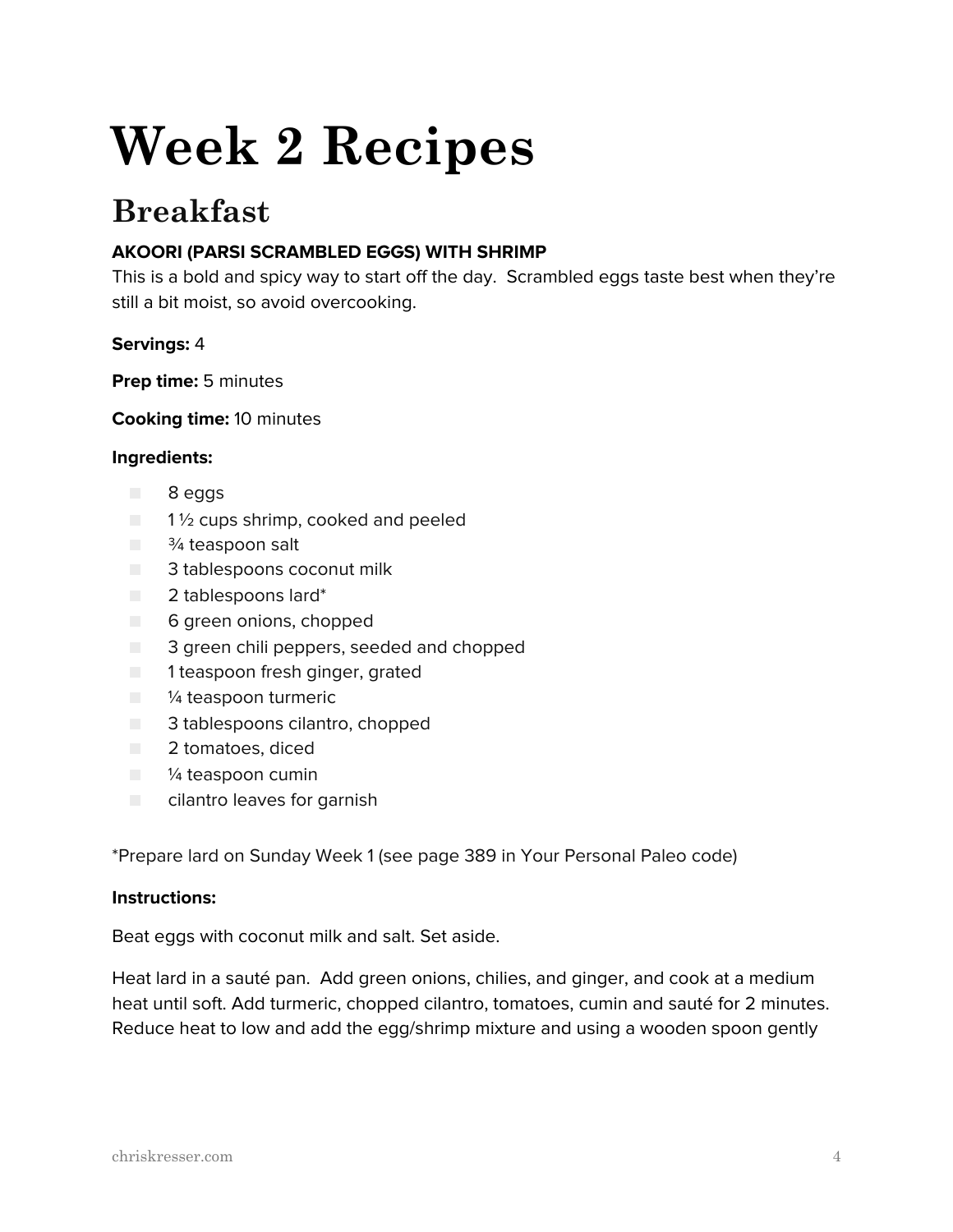scrape from the bottom of the pan. Cook slowly until eggs set. While still creamy and moist, turn out the scrambled eggs onto a serving dish and garnish with a few cilantro leaves.

### **PLANTAIN AND SAUSAGE HASH**

Plantains are a good substitute for potatoes and can be cooked in many of the same ways. Always use green, hard plantains for cooking. If the plantains are ripe, their starch has been converted to sugar - the opposite of new potatoes.

#### **Servings:** 2

**Prep time:** 5 minutes

#### **Cooking time:** 20 minutes

#### **Ingredients:**

- 1 tablespoon lard\*
- $\Box$   $\%$  pound ground sausage meat (preferably organic, no additives)
- 1 large onion, peeled, cut in half and thinly sliced
- 4 large green plantains, peeled and shredded
- 1 large garlic clove, crushed
- ½ teaspoon cumin seeds, crushed
- $\Box$  1/<sub>2</sub> teaspoon coriander seeds, crushed
- sea salt to taste
- black pepper
- cilantro, chopped to garnish

\*Prepare lard on Sunday Week 1 (see recipe on page 389 of Your Personal Paleo Code)

#### **Instructions:**

Heat lard in sauté pan over medium-high heat.Then add sausage and onion and cook until sausage is browned, about 10 minutes. Add shredded plantains and cook slightly. Then add garlic, cumin and coriander and cook until the plantains are soft, about 10 more minutes. Season with sea salt and pepper to taste and serve garnished with cilantro.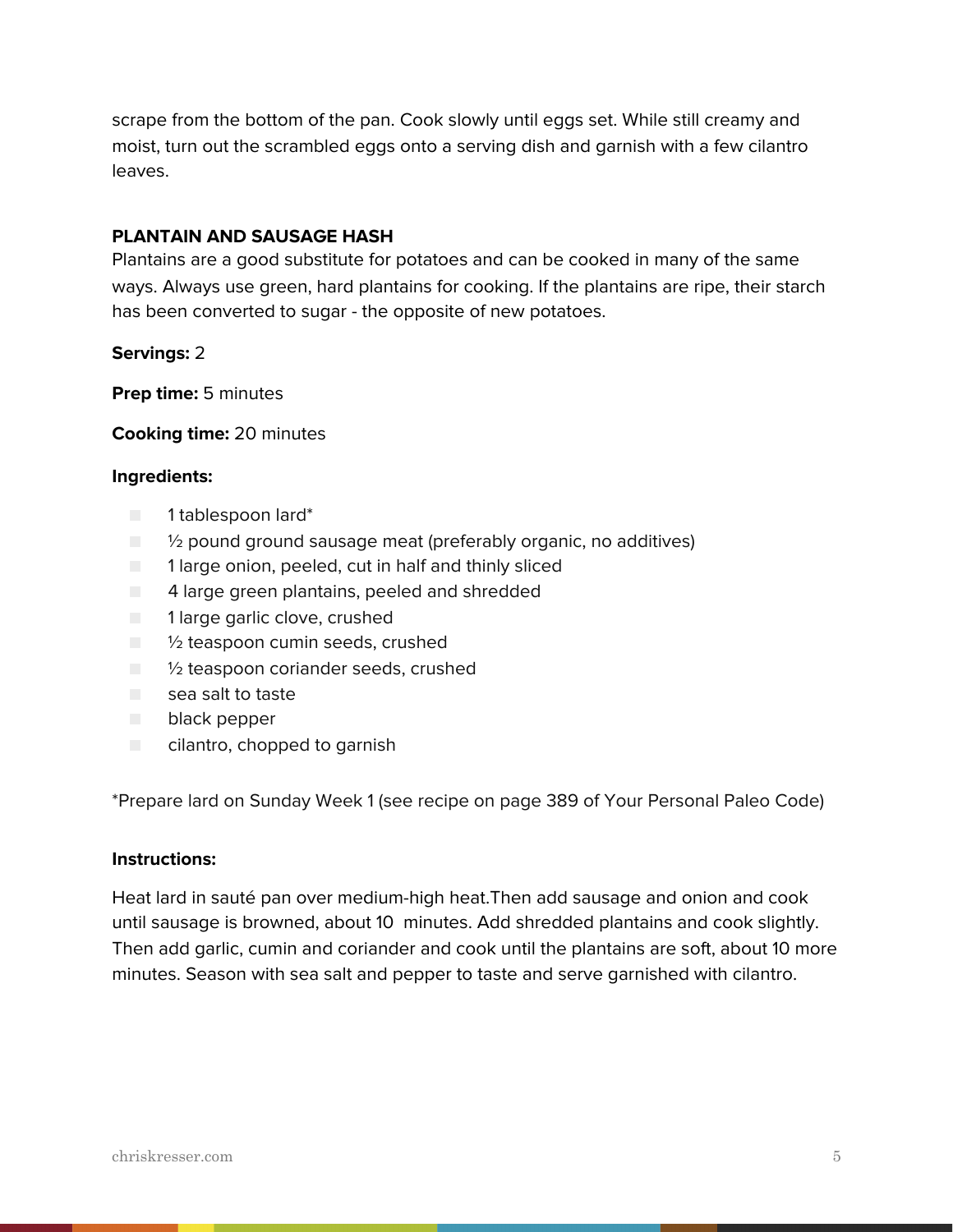# **BLUEBERRY AND MACADAMIA SMOOTHIE**

You can't do any better than a smoothie for a quick, easy, and nutritious breakfast. Add this one to your regular line-up.

#### **Servings:** 1

#### **Prep time:** 5 minutes

#### **Ingredients:**

- 1 cup of blueberries, fresh or frozen
- <sup>1</sup>/<sub>2</sub> cup of macadamia nuts, preferably soaked for 8 hours
- 1 cup almond milk
- $\blacksquare$   $\frac{1}{2}$  cup coconut milk
- 1 free-range, organic egg yolk (optional)

#### **Instructions:**

Purée all ingredients in a blender until smooth. If smoothie is thicker than desired, add additional almond or coconut milk.

#### **CREAM OF BROCCOLI SOUP**

Make this satisfying soup with your own homemade chicken stock (see page 390 of Your Personal Paleo Code). The coconut milk makes it extra creamy. I use bacon fat to sauté the veggies, which lends another layer of flavor.

**Servings:** 6

**Prep time:** 5 minutes

#### **Cooking time:** 15 minutes

- 1 to 2 tablespoons traditional fat of choice
- <sup>1</sup>/<sub>2</sub> yellow onion or 2 shallots, chopped
- 2 stalks celery, chopped
- 4 to 5 cups chopped broccoli florets
- 2 cups chicken stock<sup>\*</sup>
- 1 cup coconut milk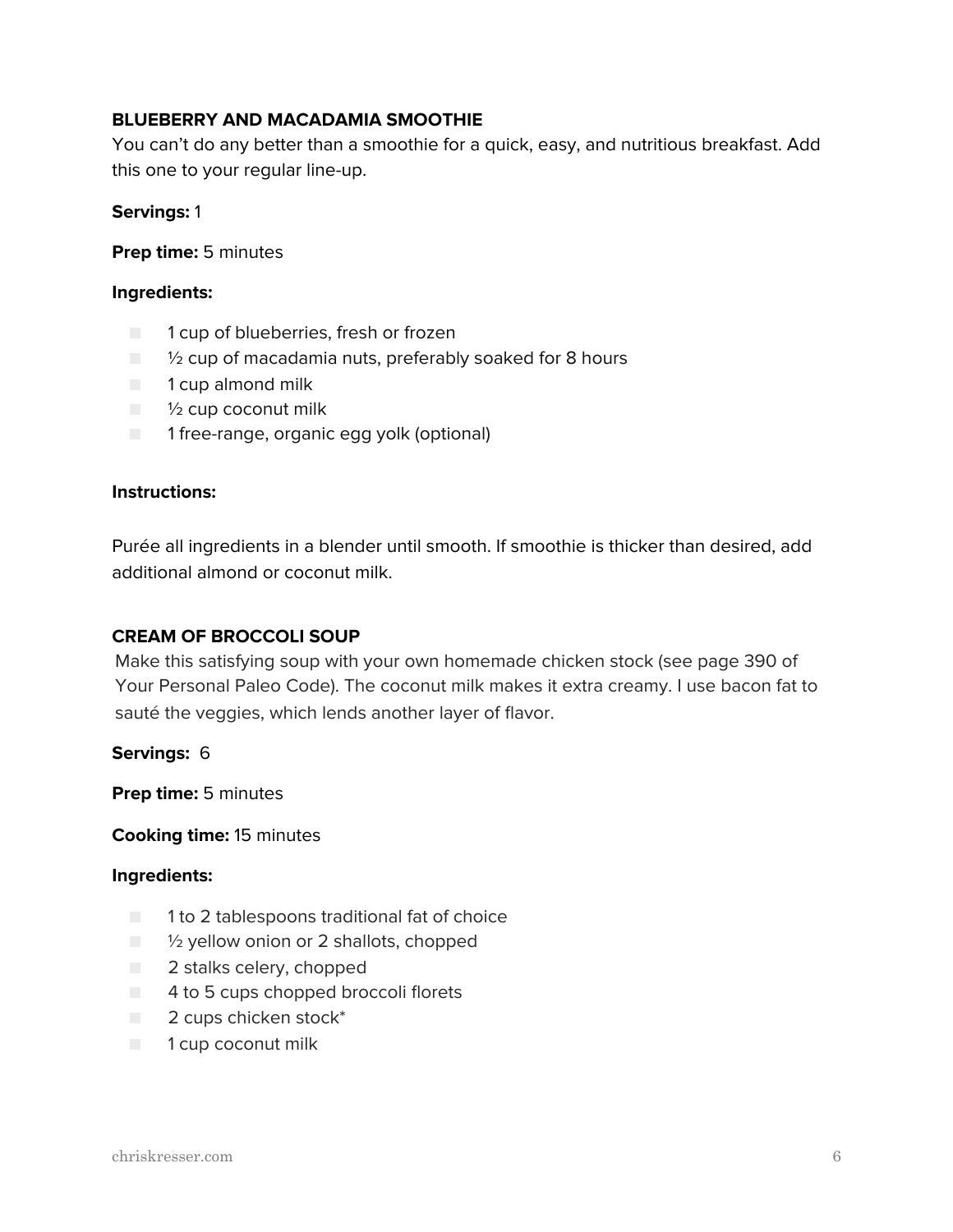- $\Box$   $\frac{1}{4}$  teaspoon white pepper (or black pepper)
- chopped parsley or chives for garnish

\*Prepare chicken stock on Monday Week 1 (see page 390 of Your Personal Paleo Code)

#### **Instructions:**

Heat fat in a soup pot over medium heat. Add onion or shallots and celery and heat, stirring, until translucent. Add broccoli florets and chicken stock. Cover and cook for about 10 minutes, until broccoli is soft but not mushy. Remove from heat and allow to cool slightly.

You can use an immersion blender to purée the mixture in the soup pot; or, let cool further and carefully transfer to a food processor or blender, working in batches, and purée. Return soup to the pot, reheat if necessary, and stir in coconut milk and black pepper.

Serve garnished with chopped parsley or chives.

#### **FRIED EGGS OVER SPINACH**

Italian-inspired flavors make for a perfect breakfast, snack, or satisfying meal any time of day. I like to use lard as my traditional fat of choice in this recipe. For the anchovy fillets, I recommend the Crown Prince brand, packed in olive oil and sold in glass jars, for its flavor and quality. Toast raw pine nuts before using, or see the instructions for a shortcut to give them a toasted flavor during cooking.

#### **Servings:** 2

**Prep time:** 5 minutes

#### **Cooking time:** 15 minutes

- 1 tablespoon lard\*
- 1 clove garlic, peeled and minced
- 3 anchovy fillets, chopped
- 6 cups packed spinach, washed
- $\Box$  % teaspoon nutmeg, freshly grated if possible
- 1 tablespoon pine nuts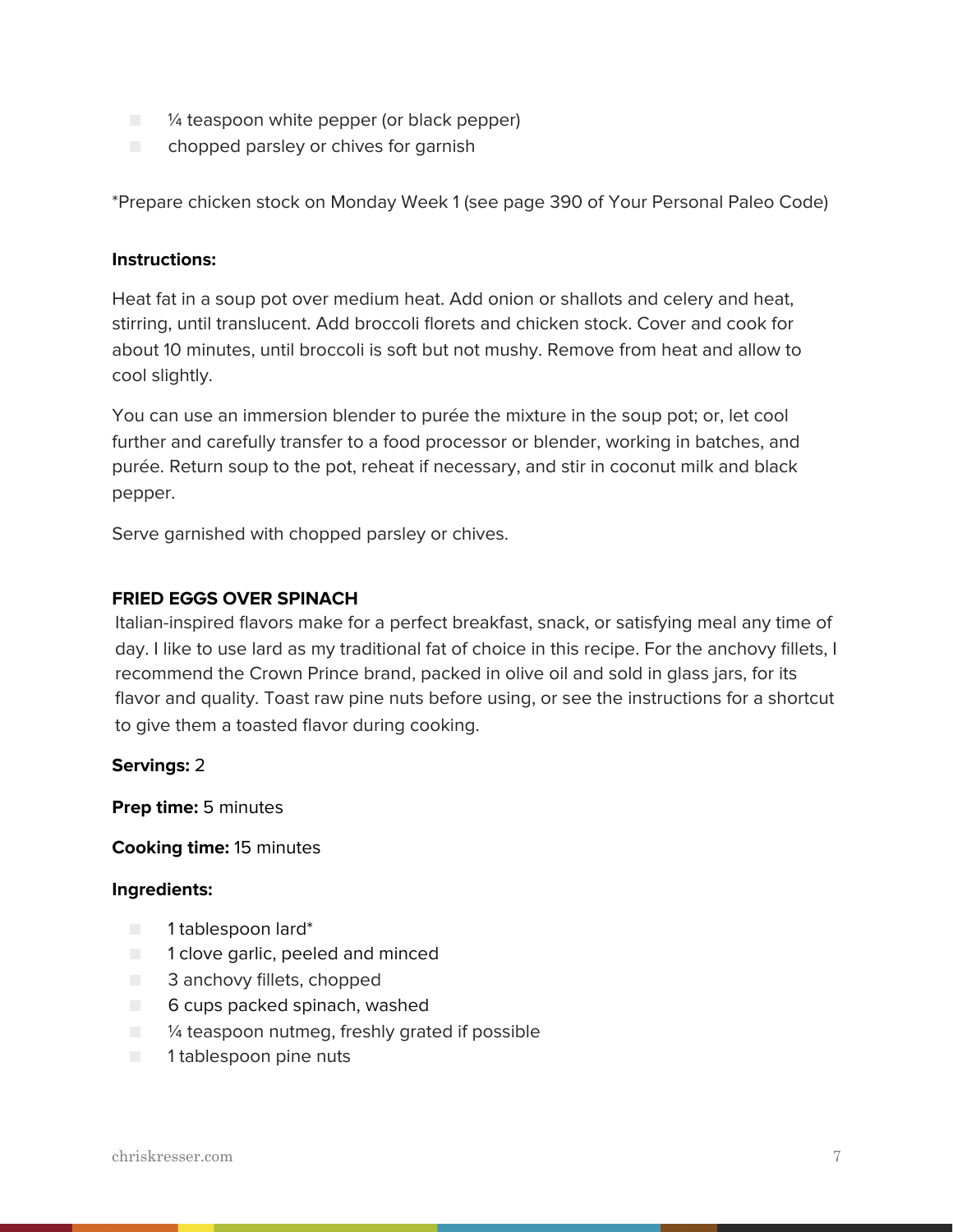- 2 eggs
- $\Box$  sea salt and fresh ground black pepper to taste

\*Prepare lard on Sunday Week 1 (see recipe on page 389 of Your Personal Paleo Code)

#### **Instructions:**

Heat <sup>1</sup>/<sub>2</sub> tablespoon lard in a sauté pan over medium heat. Stir in the garlic and cook for about a minute, and then stir in anchovies. After a minute, add in the spinach and nutmeg.

Note: If you haven't toasted the pine nuts beforehand, toss them in with the garlic and anchovies right before you add the spinach and nutmeg, and they'll toast up nicely while the spinach cooks. Otherwise, add them at the very end.

Cover the pot and cook until spinach wilts, turning occasionally with tongs. Using remaining ½ tablespoon of lard, fry two eggs in a separate pan over medium heat. When spinach is ready, lift with tongs to shake out the excess liquid and divide between two plates, topping each portion with a fried egg. Sprinkle with black pepper, salt, or additional nutmeg if desired.

# **CURRIED CELERIAC AND EGGS**

What if huevos rancheros took a trip to India? They'd probably taste a lot like the spicy eggs in this recipe. If you like a milder taste, just tone down the chili powder and cayenne. These are excellent on their own, or can be served with sausage, bacon, or any leftover meat.

#### **Servings:** 4

**Prep time:** 5 minutes

#### **Cooking time:** 20 minutes

- 3 tablespoons traditional fat of choice
- 1 onion, chopped
- 1 tablespoon minced garlic
- 1 tablespoon minced ginger
- 2 teaspoons garam masala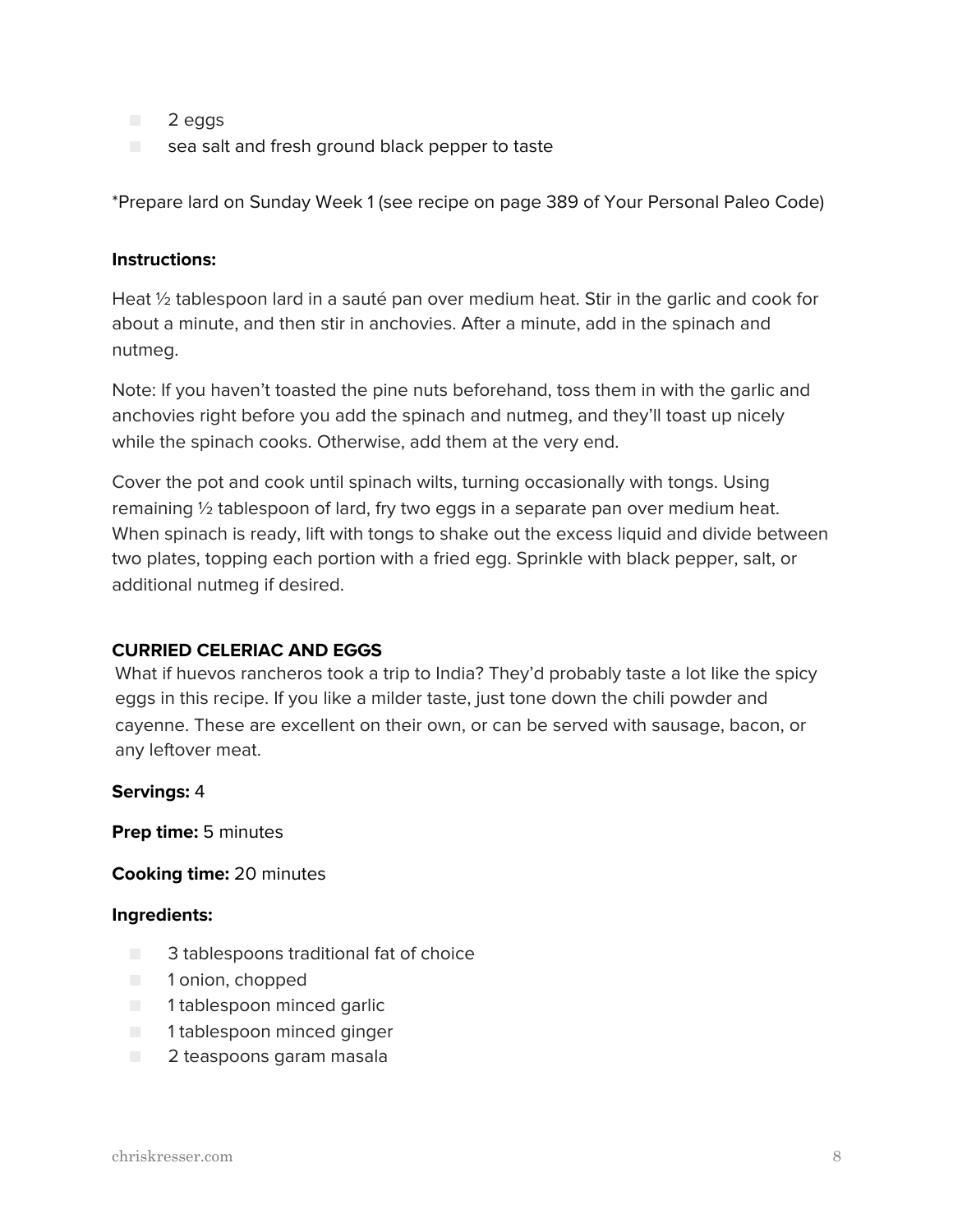- 1 teaspoon ground cumin
- 1 teaspoon chili powder
- 1/2 teaspoon cayenne
- 1 teaspoon sea salt
- 2 pounds celeriac, peeled and cut into ½ inch cubes
- 1½ cups tomato purée
- 1 to 2 cups chicken stock<sup>\*</sup>
- 8 eggs
- $\Box$  % cup chopped fresh cilantro

\*Chicken stock can be prepared on Monday Week 1 (see recipe on page 390 of Your Personal Paleo Code)

#### **Instructions:**

Heat 1 tablespoon of fat in a pot over medium-low heat. Add the onion and cook for 6-8 minutes, until it begins to soften. Add the garlic and ginger, stir in well, and cook for 1 minute more. Stir in the ground spices: garam masala, cumin, chili powder, cayenne, and the salt. Add the celeriac, tomato purée, and stock.

Stir well, cover, and cook at a gentle simmer for 10 minutes or until the celeriac is tender. Stir frequently to prevent sticking at the bottom of the pan, and add additional stock if the sauce begins to dry out too much.

Meanwhile, in a large skillet, heat remaining 2 tablespoons of fat over medium heat. Fry the first 4 eggs; remove with a spatula and fry the second batch. To serve, plate up a large spoonful of celeriac and top with two eggs. Sprinkle with fresh cilantro.

# **LEBANESE CAULIFLOWER OMELET (IJJIT QARNABIT)**

A hint of cinnamon gives this simple oven-baked omelet an exotic twist.

**Servings:** 2 to 3

**Prep time:** 10 minutes

**Cooking time:** 15 to 20 minutes

#### **Ingredients:**

■ 5 eggs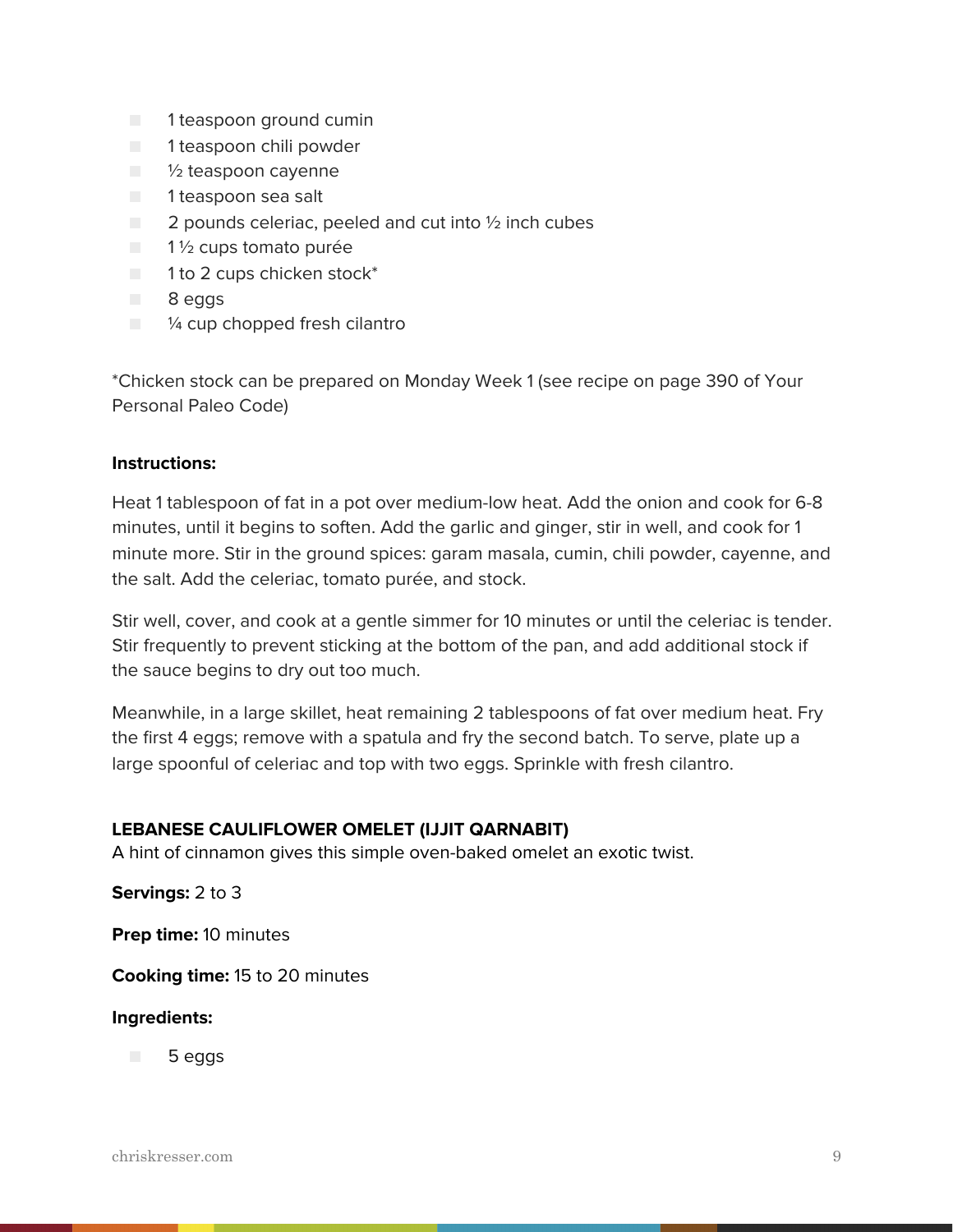- 1 tablespoon traditional fat of choice
- $\blacksquare$   $\frac{3}{4}$  cup coconut milk
- <sup>1</sup>/<sub>8</sub> teaspoon cinnamon
- 2 cups raw cauliflower, grated
- <sup>1/3</sup> cup onion, finely chopped
- 2 green onions, finely chopped
- ½ cup parsley, chopped
- $\Box$  sea salt and fresh ground black pepper to taste

Preheat oven to 350 degrees. Melt fat in baking dish in the oven. Meanwhile, beat eggs and coconut milk together thoroughly. Add remaining ingredients and mix well. When fat has melted, pour egg mixture into hot dish and bake for 15-20 minutes until firm. Cut into squares and garnish with chopped parsley and green onions.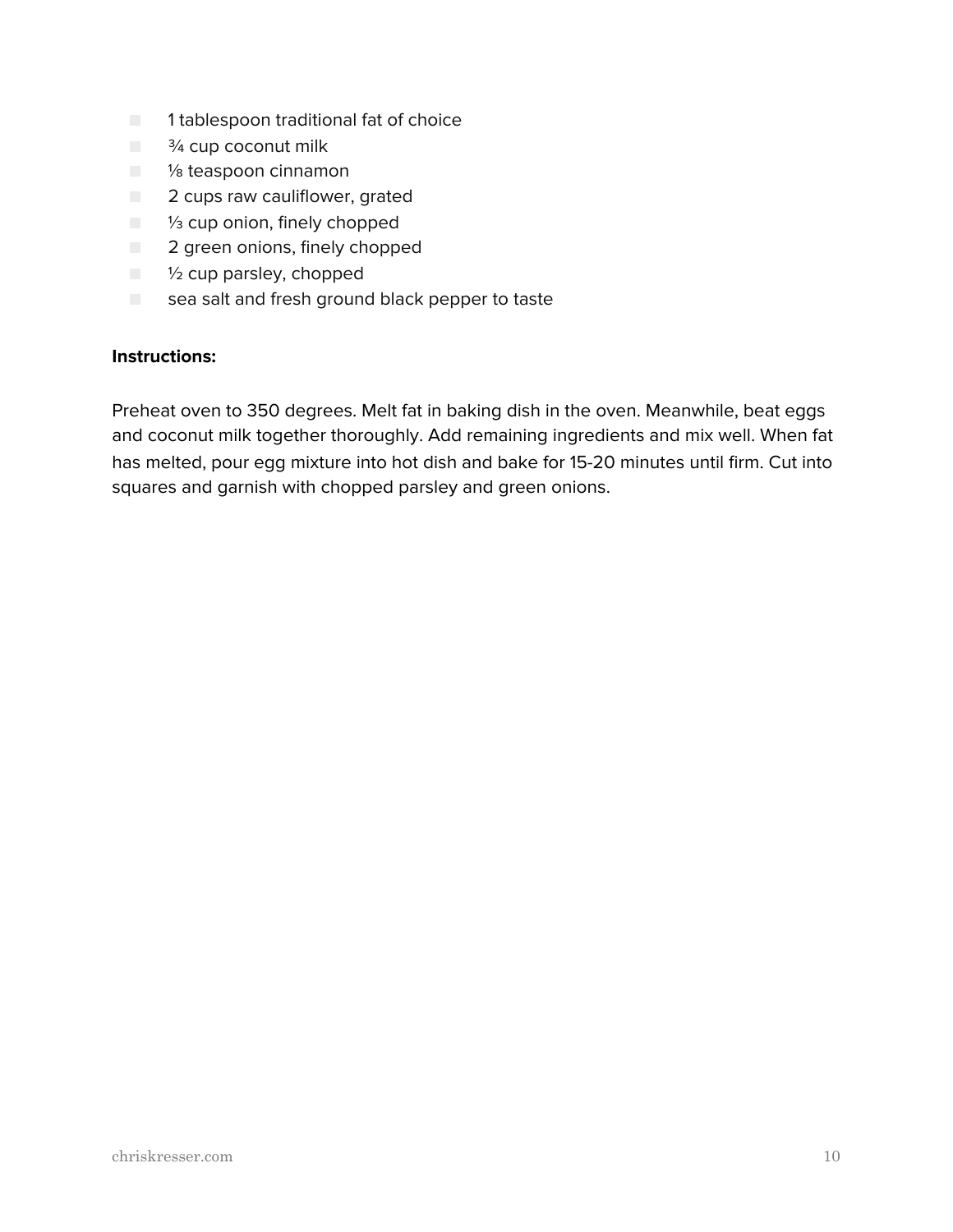# **Lunch**

# **BORSCHT WITH GREEN SALAD**

This beet soup can be served hot or chilled. (Try it hot the first time, and enjoy it chilled if you have any leftover.) You can substitute parsnips or celery root in place of the carrots, if you'd like. Serve borscht with a crunchy, refreshing green salad.

Serves: 4

**Prep time:** 15 minutes

**Cooking time:** 40 minutes

# **Ingredients:**

# Borscht:

- 1 tablespoon traditional fat of choice
- 1 yellow onion, chopped large
- 4 garlic cloves, peeled and smashed
- 1 bay leaf
- 4 cups beets, peeled and cubed (about 3 beets, depending on the size of beets)
- $\blacksquare$  1  $\frac{1}{2}$  cups peeled carrots, coarsely chopped
- 3 cups of chicken stock<sup>\*</sup>
- juice of 1 lemon or 1 tablespoon red wine vinegar
- $\Box$   $\frac{1}{2}$  teaspoon sea salt or to taste
- black pepper to taste
- $\Box$  chopped fresh chives or dill for garnish

\*Chicken stock can be prepared on Monday Week 1 (see recipe on page 390 of Your Personal Paleo Code)

# Salad:

- 1 small romaine lettuce, washed and roughly chopped
- <sup>1/3</sup> cup shallot vinaigrette (see recipe in Basics)

# **Instructions:**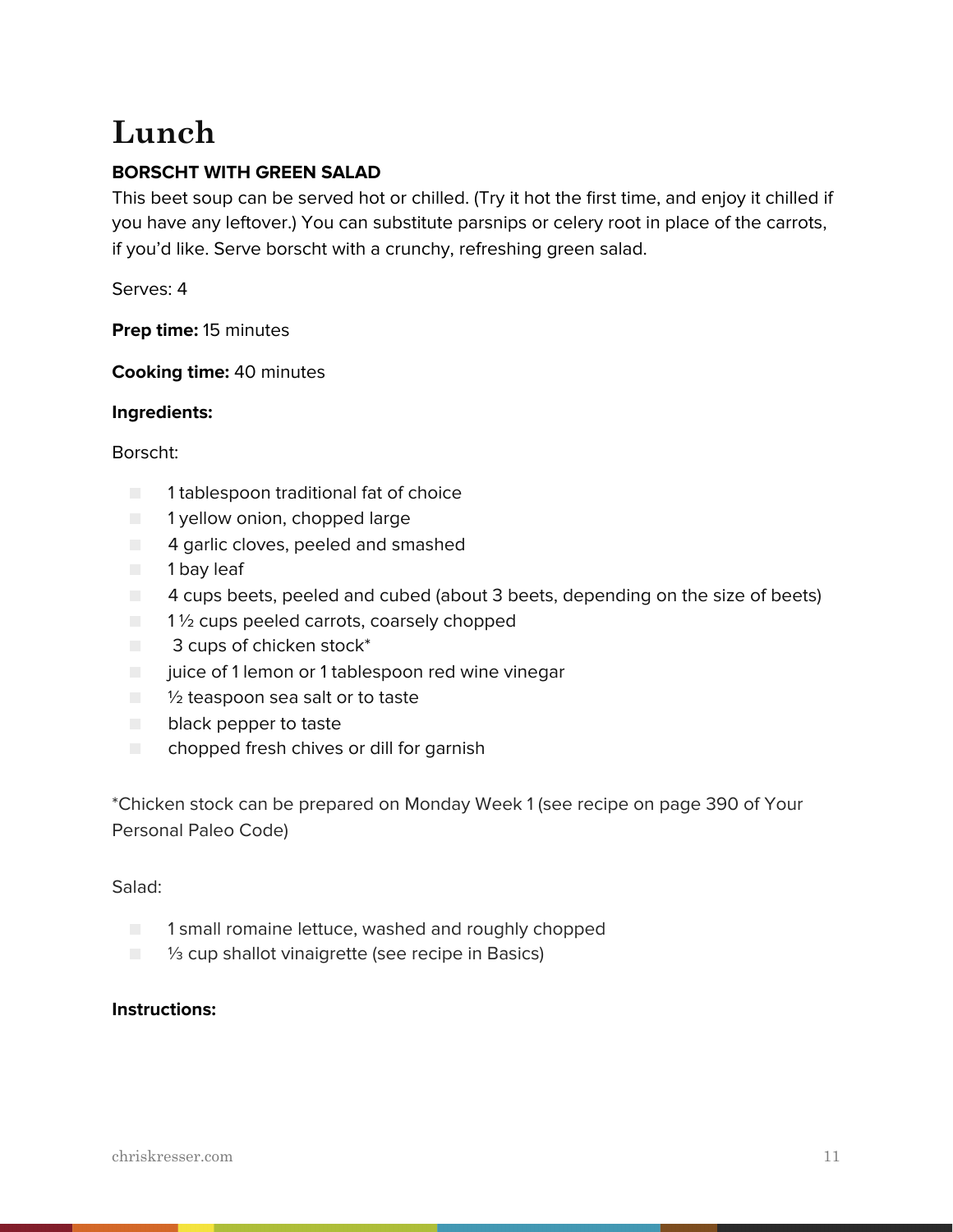Heat the fat, onions, and garlic in the pot over medium heat for about 10 minutes, until they are softened. Add the bay leaf, beets, carrots, and stock. Stir and bring to a simmer.

Let cook at a low simmer for about 30 minutes, or until the beets are soft enough to be easily pierced with a knife. Stir in the lemon juice or red wine vinegar and salt and pepper.

You can serve without puréeing if preferred. Or, use an immersion blender to purée the soup, or even just to purée halfway for a different texture. Garnish with fresh herbs.

Toss the romaine with vinaigrette and divide into two servings.

# **PESTO CHICKEN SALAD SANDWICH**

Add pesto to chicken salad to punch up the flavor. Use portobello mushroom caps in place of bread slices for a sandwich that's anything but ordinary. You can make the pesto and poach the chicken in advance. When you're ready to eat, all you need to do is prepare the mushroom caps.

Serves: 3

**Prep time:** 10 minutes

**Cooking time:** 30 minutes

# **Ingredients:**

For the pesto (makes  $\frac{1}{2}$  cup):

- 3 tablespoons pine nuts
- 1 packed cup fresh basil leaves
- $\blacksquare$   $\frac{1}{4}$  cup olive oil
- generous pinch sea salt

# For the sandwich

- 2.6-ounce chicken breasts
- 1 tablespoon sea salt
- traditional fat of choice (1 tablespoon per mushroom cap)
- 6 Portobello mushroom caps
- 2 stalks celery, chopped
- 1 tablespoon minced shallot or red onion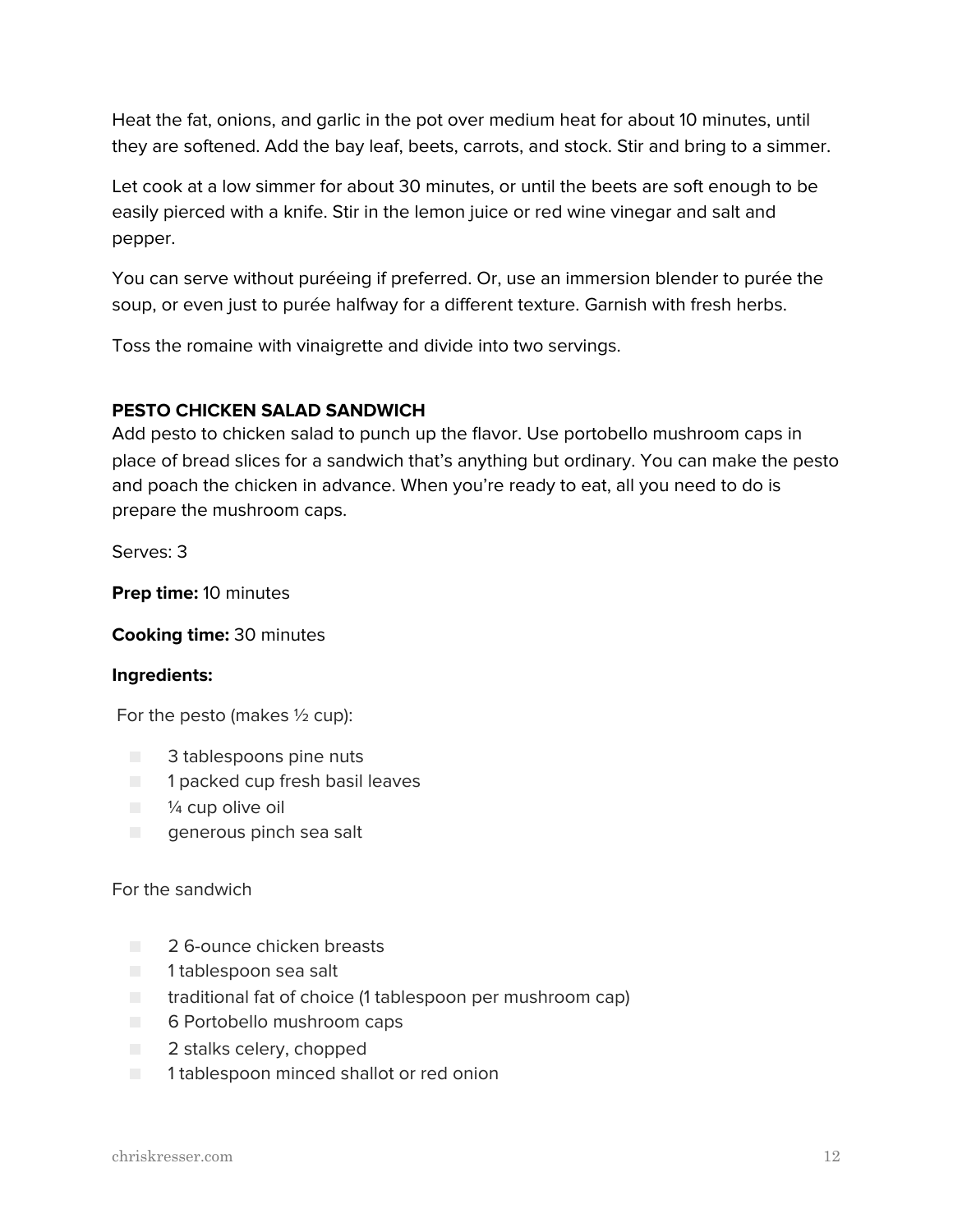- 1/4 cup Paleo mayonnaise (see recipe on page 391 of Your Personal Paleo Code)
- Optional tomato slices, romaine lettuce, or other sandwich toppings

Make the pesto: Combine pine nuts and basil leaves in a food processor or blender and pulse until well-combined. With the machine still running, pour in olive oil until mixture is smooth. Season to taste. You can also make pesto by hand, using a mortar and pestle to grind the pine nuts and basil, and then whisk in the olive oil.

Poach the chicken breasts: Place in a pan with 1 tablespoon salt and enough water to cover them completely. Over high heat, bring water to a boil, then reduce to a simmer, cover, and cook steadily for about 15 minutes.. Remove the breasts to a plate and let cool, patting them dry. When they are completely cool, use two forks to shred the meat. Set aside. (This step can be done in advance.)

Prepare the mushroom caps: Heat a skillet over medium heat with 1 tablespoon fat per mushroom cap. Depending on the size of the skillet, the mushrooms may need to be done in batches. When the pan is hot, add the mushroom to the pan, top side up. Cook for 5 minutes. Flip with tongs and cook for 5 minutes, top side down. Remove from pan and allow the mushrooms to cool and drain on paper towels top side up, as they will be a bit soggy at first. Set aside until ready to assemble sandwiches.

To make the pesto chicken salad, place the celery, shallot,  $\frac{1}{2}$  cup of pesto, and  $\frac{1}{4}$  cup of Paleo mayonnaise in a mixing bowl. Add the shredded chicken and combine thoroughly.

Assemble the sandwiches by placing a Portobello mushroom cap top side down, topped with a generous serving of pesto chicken salad. Add lettuce and tomato or any other sliced vegetables, and top with the second mushroom cap. Press firmly together and serve.

# **GAMBAS AJILLO WITH PESTO SALAD**

Gambas Ajillo, a Spanish tapas classic, becomes a complete lunch when accompanied by a salad with pesto dressing. A great flavorful combo! Shrimp and garlic cook very quickly in a hot pan, so the cooking time on this dish is minimal.

# **Servings:** 2

**Prep time:** 15 minutes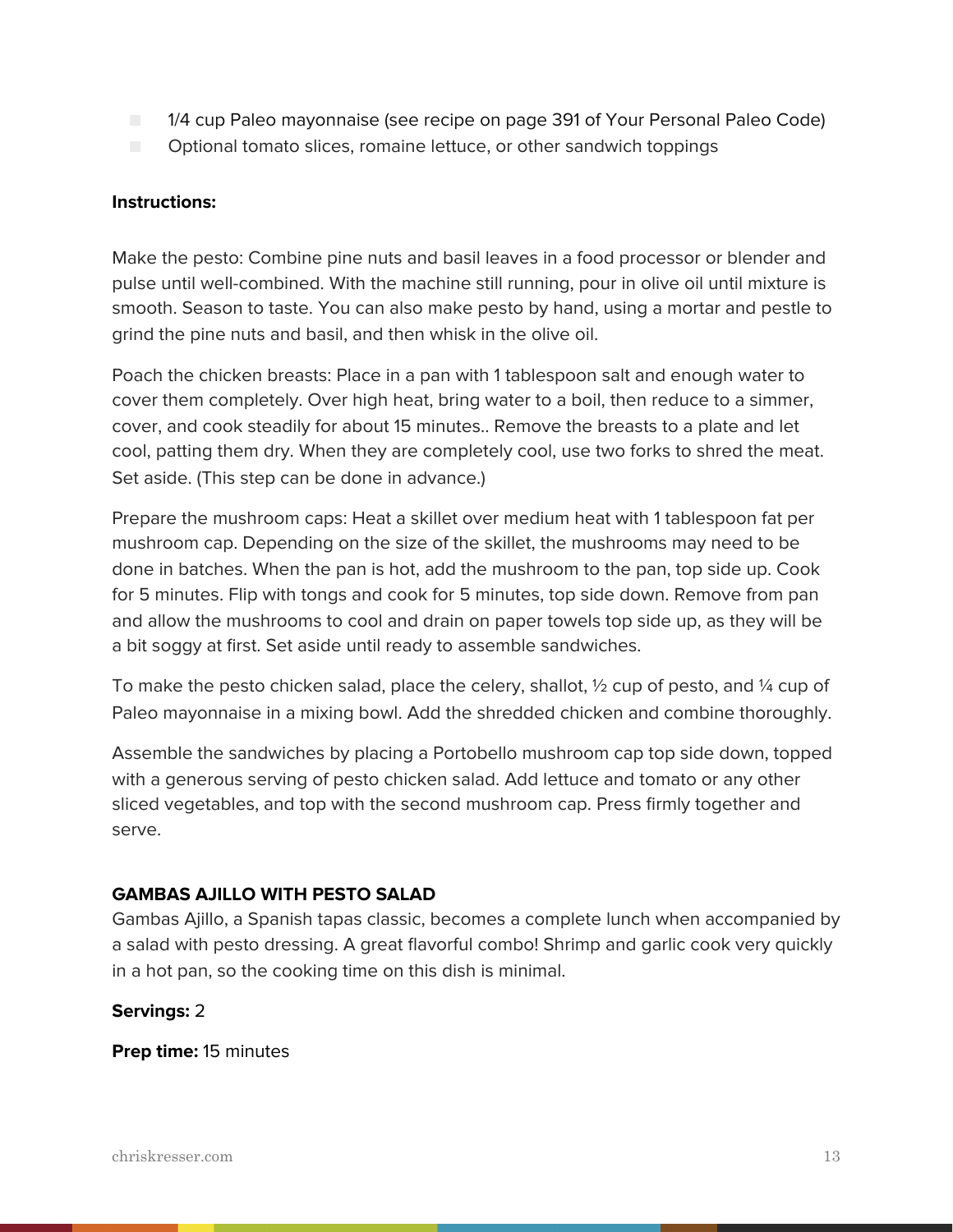# **Cooking time:** 5 minutes

#### **Ingredients:**

### Pesto Salad:

- 1 head lettuce of choice, washed
- 1 cup fresh basil leaves
- 3 tablespoons pine nuts
- 1 clove garlic, peeled and crushed
- $\blacksquare$   $\frac{1}{2}$  cup olive oil
- $\Box$  3 tablespoons freshly squeezed lemon juice (about 1 to 1  $\frac{1}{2}$  lemon)
- pinch of sea salt and pepper

# Gambas Ajillo:

- 2 tablespoons olive oil or traditional fat of choice
- <sup>1</sup>/<sub>8</sub> teaspoon spicy red chili flakes (more, less, or omit to taste)
- 1 to 2 cloves garlic, thinly sliced
- <sup>1</sup>/<sub>2</sub> pounds of prawns, fresh or thawed (I use 15 large 26/30 shrimp)
- ½ lemon
- Spanish paprika
- 2 to 3 tablespoons fresh chopped parsley

# **Instructions:**

For the salad, wash and dry lettuce. Place pesto dressing ingredients in a blender and blend until smooth. Set aside.

Heat the oil or fat in a skillet to medium heat. Add the chili flakes and allow them to flavor the oil for one minute. Add the garlic and then place the shrimp in a single layer in the pan. Cook the shrimp for 3 minutes total (1 to 2 minutes per side). Halfway through, use tongs to flip shrimp and stir around garlic. When shrimp has turned pink, remove them from the skillet to a plate, and drizzle with the garlic and chili-flavored oil.

To garnish, squeeze ½ lemon over the shrimp. Sprinkle paprika and then parsley over the top.

While the shrimp is cooking, add salad dressing and lettuce to a mixing bowl and toss. Arrange shrimp and salad on 2 plates and serve.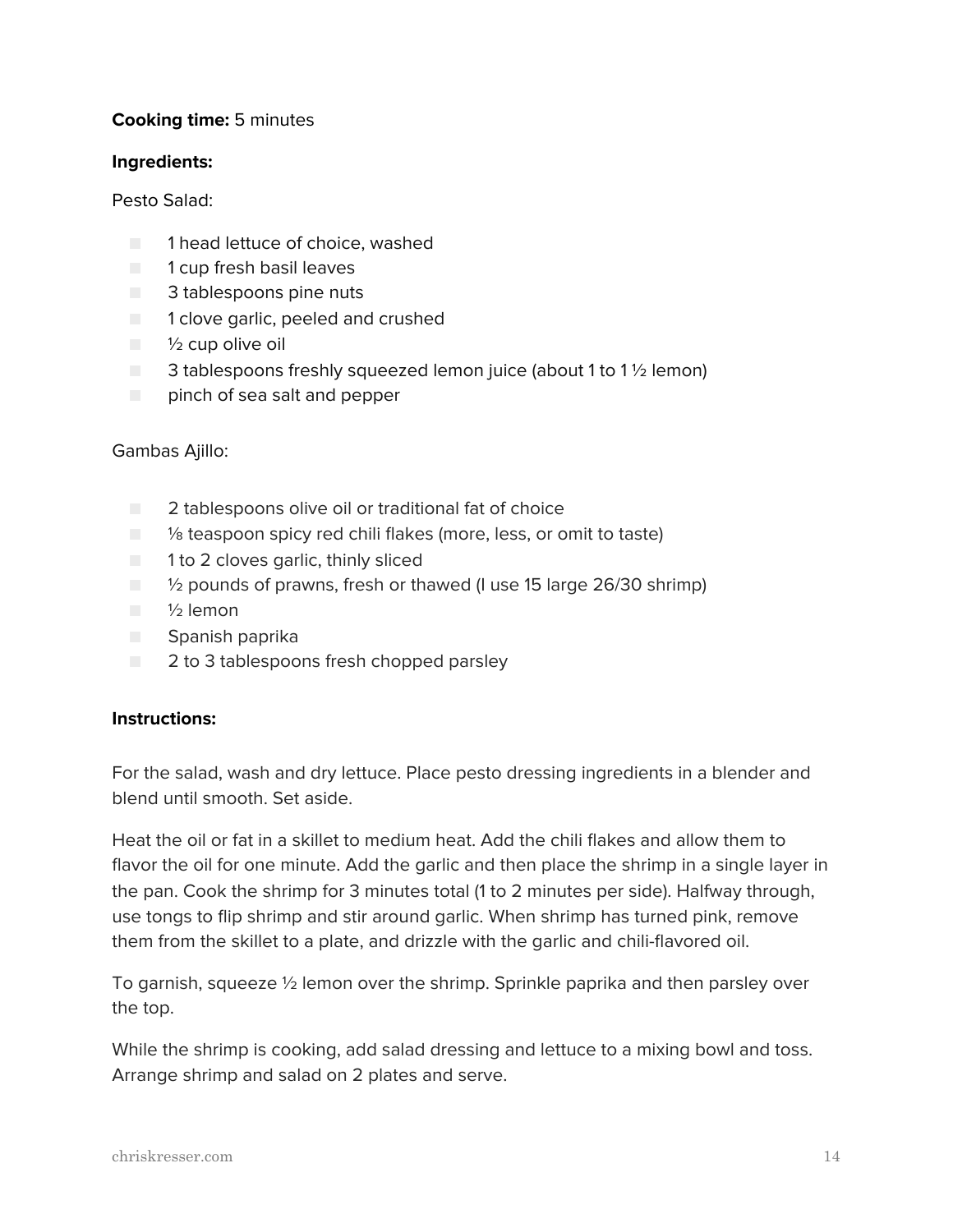# **SIRLOIN STEAK & FAJITA SPICED BELL PEPPERS**

This dish is a lively, spicy way to present a steak. Add some color by using an assortment of bell peppers—red, yellow and green.

#### **Servings:** 2

**Prep time:** 10 minutes

**Cooking time:** 20 minutes

#### **Ingredients:**

Fajita Spiced Bell Peppers:

- 3 bell peppers, assorted colors if possible, seeded and stems removed
- $\blacksquare$  1 1/2 tablespoon traditional fat of choice
- 1/<sub>8</sub> teaspoon sea salt
- ½ teaspoon paprika
- <sup>1/4</sup> teaspoon ground cumin
- <sup>1/8</sup> teaspoon cayenne
- <sup>1</sup>/<sub>8</sub> teaspoon chili powder

Sirloin steak:

- 2 8-ounce sirloin steaks
- 1 tablespoon lard\*
- sea salt
- black pepper

\*Prepare lard on Sunday Week 1 (see recipe on page 389 of Your Personal Paleo Code)

#### **Instructions:**

Season steaks with salt and pepper on both sides and let rest about 40 minutes before cooking.

Slice the bell peppers into long ¼ inch-thick slices. Heat the fat in a skillet over medium heat. Add the bell pepper strips and all spices: sea salt, paprika, cumin, cayenne, and chili powder. Cook over medium heat, stirring about once a minute or more if necessary for even cooking. Cook until peppers have softened, about 12 minutes. Remove to a plate and keep warm.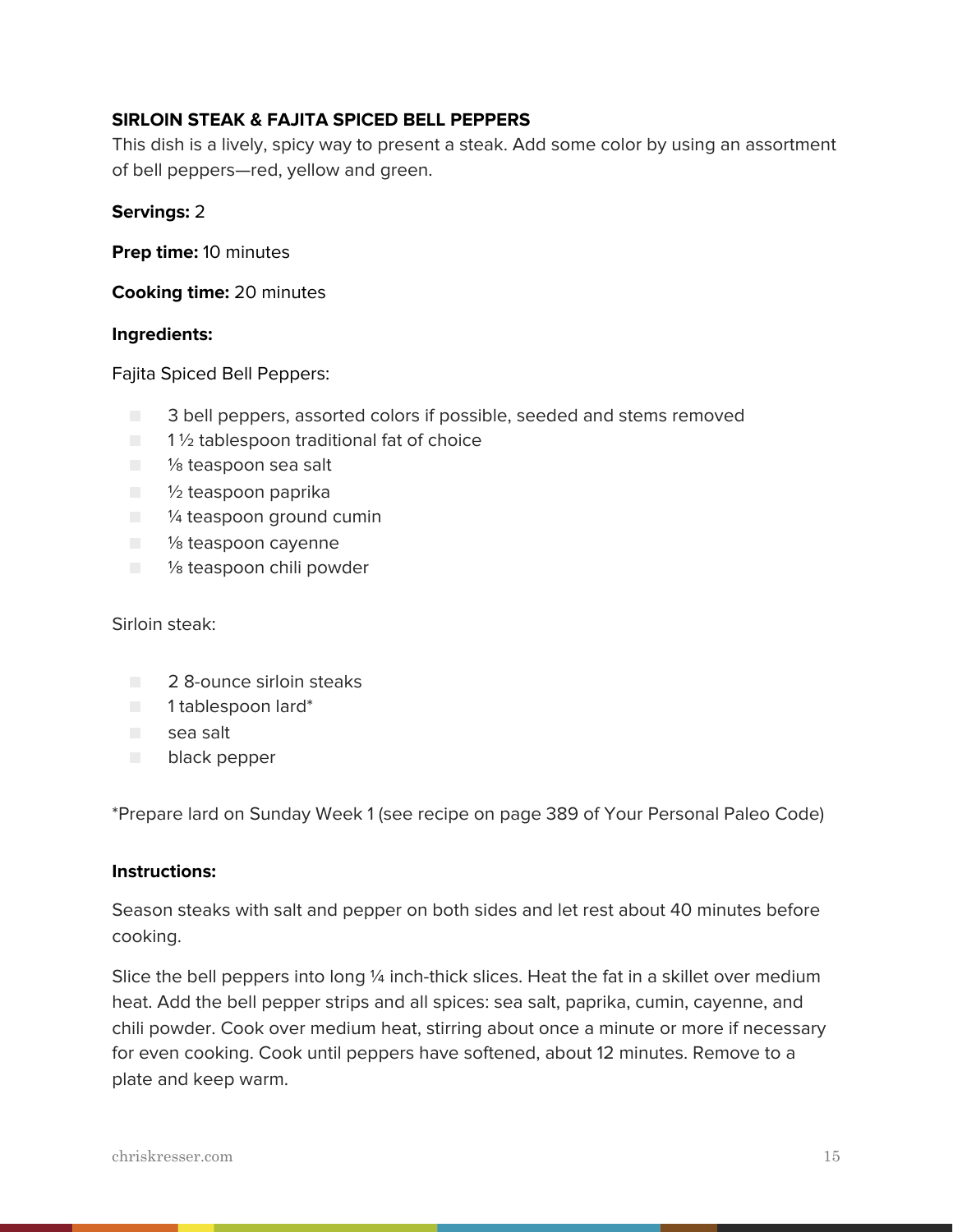Melt the lard in a skillet and cook steaks at a high heat (don't let the lard smoke) 8 minutes on each side, or according to your preference. Serve the steaks topped with the Fajita Spiced Bell Peppers.

# **AVOGLEMONO SOUP WITH SALAD**

Avgolemono is a traditional Greek soup that uses eggs to thicken chicken broth. This recipe, adapted from Cook's Illustrated, replaces the traditional white rice with "riced" zucchini. Rather than grate the lemon zest, remove zest in long strips with a vegetable peeler. (The strips will be removed from the soup before serving.)

#### **Servings:** 8

**Prep time:** 5 minutes

#### **Cooking time:** 20 minutes

#### **Ingredients:**

Avoglemono Soup:

- 8 cups chicken stock\*
- strips of lemon zest (removed with vegetable peeler) from 2 lemons
- 2 whole cloves
- 2 eggs plus 2 egg yolks, at room temperature if possible
- juice from 2 lemons
- 1 zucchini, chopped small or riced with a grater
- 1 teaspoon sea salt
- thinly sliced scallions for garnish

The salad:

- 2 heads of romaine, washed and torn into large pieces
- 1 cup shallot vinaigrette (see recipe on page 392 in Your Personal Paleo Code)

\*Chicken stock can be prepared on Tuesday Week 2 (see recipe on page 390 in Your Personal Paleo Code)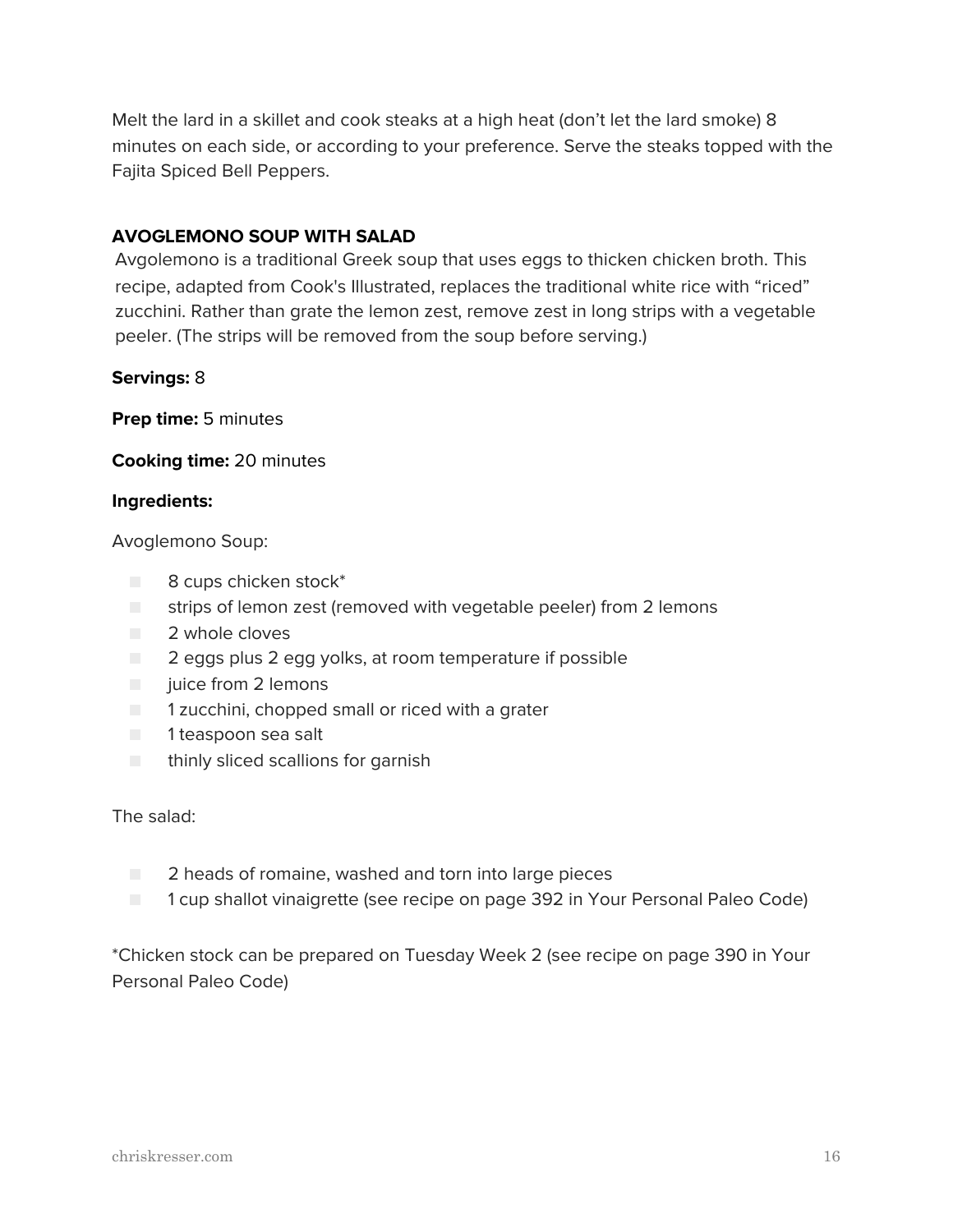Bring chicken stock to a simmer in a large stock pot. Add lemon zest strips, cloves, and a pinch of salt. Allow to simmer for 10 minutes. Remove the lemon zest and cloves from the pot.

Tempering will be used to gradually raise the temperature of the eggs so that they don't cook too quickly and become scrambled eggs. To temper the eggs, first beat them lightly with the lemon juice. Include both the whole eggs plus the two egg yolks. Then, slowly whisk in 34 cup of the hot broth. Doing so gradually will result in a very smooth texture. Add the egg and broth mixture back to the soup pot.

Add zucchini and reduce heat to very low. Stir the soup constantly for about 5 minutes, not allowing soup to reach the heat of a simmer or boil. Remove from heat and serve warm with garnish of scallions. This soup does not reheat well, so serve immediately (and don't plan for leftovers).

Toss romaine with vinaigrette in a large bowl and serve on the side.

# **CAESAR SALAD WITH GARLIC-POACHED CHICKEN**

A great Paleo Caesar salad maintains all the original ingredients except the parmesan and croutons: the garlic, egg, lemon juice, anchovies, and romaine lettuce remain delicious elements of the dish, and extra vegetables can be added for even more flavor and crunch.

#### **Servings:** 2

**Prep time:** 10 minutes

**Cooking time:** 20 minutes

#### **Ingredients:**

Garlic Poached Chicken:

- 2 6 ounce boneless, skinless chicken fillets
- 4 garlic cloves, peeled and crushed
- 1 heaping teaspoon sea salt
- 1 tablespoon dried oregano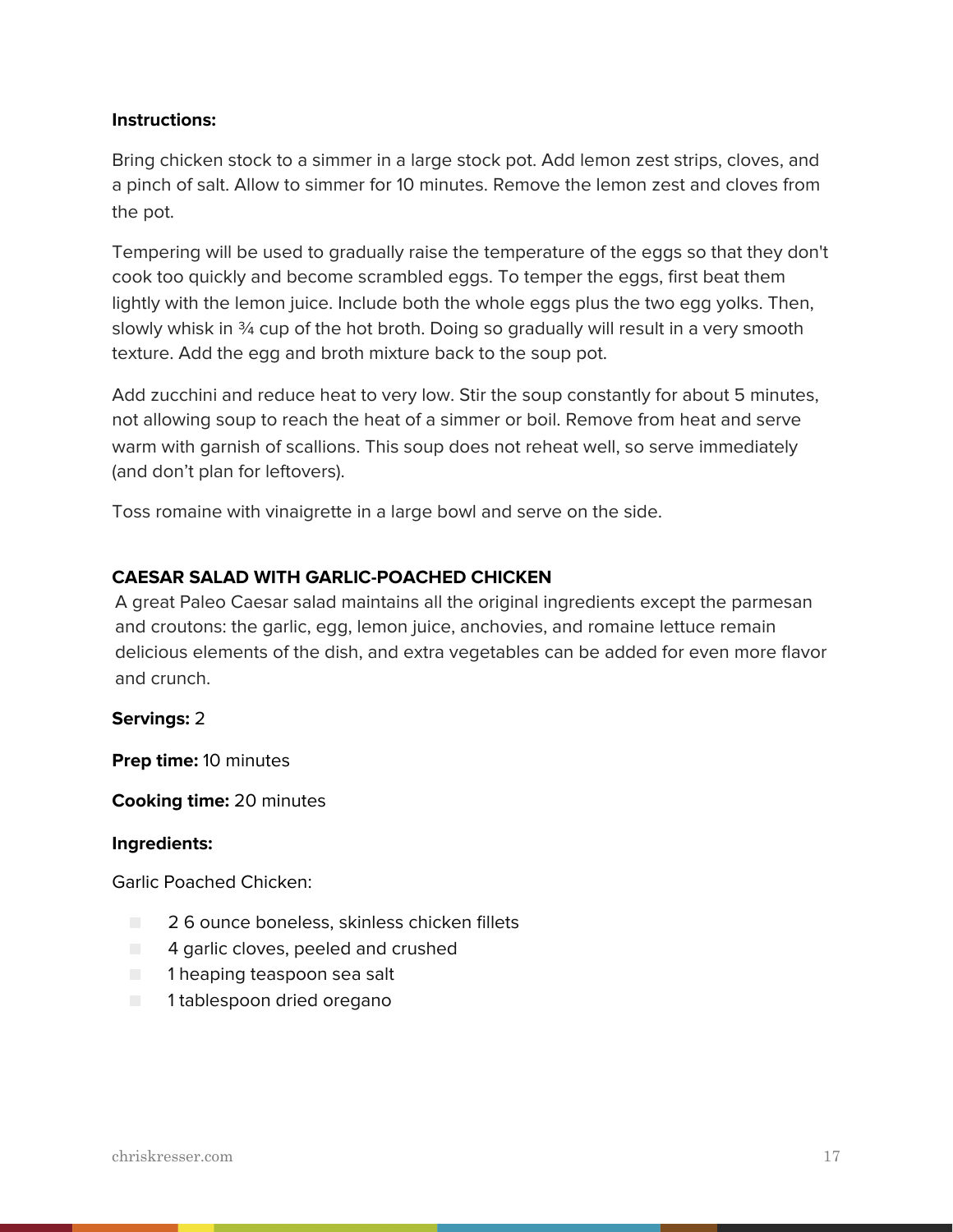### Caesar Salad:

- 2 tablespoons lemon juice
- 1 tablespoon Dijon mustard
- 1 tablespoon minced anchovy fillets
- $\blacksquare$   $\frac{1}{2}$  cup extra virgin olive oil
- 3 garlic cloves, pressed through a garlic press or minced
- $\Box$  sea salt and freshly ground black pepper to taste
- romaine lettuce, washed and torn into bite-sized pieces
- zest of one lemon

#### **Instructions:**

Place chicken, garlic, salt, and oregano in a pot, fill with enough water to cover the chicken. Over high heat, bring water to a boil, then reduce to a simmer, cover, and cook steadily for about 15 minutes. Remove the chicken, let cool and thinly slice lengthwise. Place the romaine leaves in a large bowl or platter. Put egg yolks, lemon juice, mustard, and minced anchovy in a mixing bowl and whisk until combined.

Using the same emulsification process that is used to make mayonnaise, very slowly add the olive oil while whisking constantly. Add oil slowly and in a thin stream, whisking for a long time until consistency becomes thicker like that of mayonnaise. Use more olive oil if necessary. (You can experiment with this process with a food processor or blender as well, which would save some time.) Mix in the minced or pressed garlic, and whisk further to combine. Season with salt and pepper.

Pour dressing over the romaine, add lemon zest and toss to combine. Arrange the chicken slices on top and serve.

# **COLD POACHED SALMON WITH CAPER PALEO MAYONNAISE AND SALAD**

Salmon lends itself to poaching quite well as it holds together and remains firm, especially if it's wild-caught. Poach the fillets with the skin on (descaled, of course); the skin can easily be removed after poaching. Note: It's very important to cook this dish in a non-reactive pan, such as stainless steel, because the vinegar in this recipe will react with metals like aluminum, giving your food a metallic taste.

# **Servings:** 2

**Prep time:** 5 minutes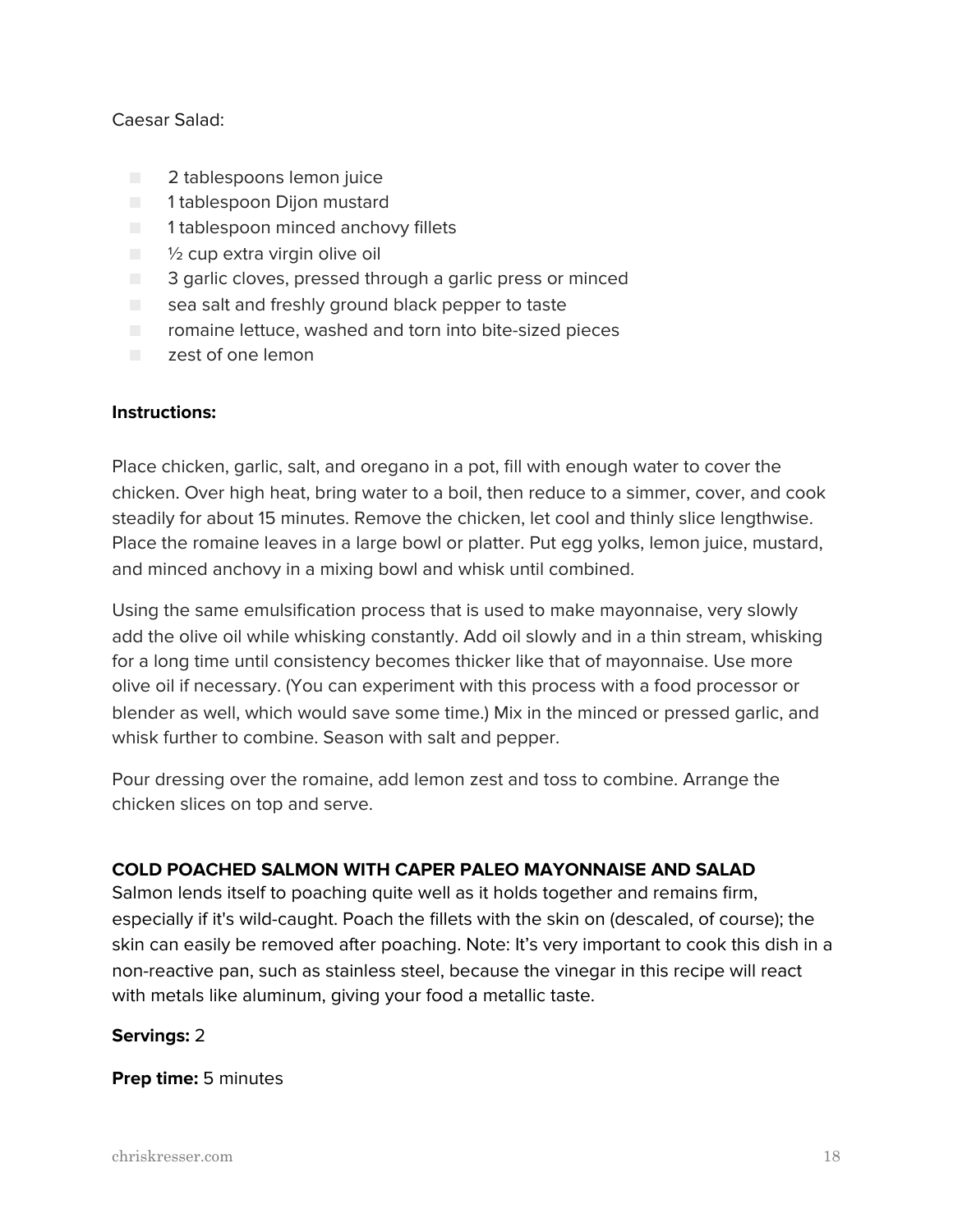# **Cooking time:** 30 minutes

#### **Ingredients:**

For the Poached Salmon:

- 2 6-ounce skin-on salmon fillets, preferably wild-caught
- 1 carrot, peeled and chopped into small pieces
- 1 small onion, peeled and cut into quarters
- 2 whole cloves
- 1 small fresh bay leaf
- 1 small sprig fresh thyme
- 1 tablespoon sea salt
- 4 whole black peppercorns
- 3 tablespoons apple cider vinegar
- 6 cups water

Caper Paleo Mayonnaise:

- 1½ cups Paleo mayonnaise<sup>\*</sup>
- 4 tablespoons capers, well drained
- 1 teaspoon shallot, very finely minced

\*(see recipe on page 391 of Your Personal Paleo Code)

#### Salad:

■ Mixed greens (micro greens work best in this recipe), washed and dried, the more colorful the better

#### **Instructions:**

The Poached Salmon:

Place all ingredients except for salmon in a non-reactive pan . Simmer for 30 minutes and strain cooking liquid through a sieve. Return the liquid to the pot and add the salmon skin side down. Poach for 10 minutes. Remove salmon and let cool. Remove skin. The cooking liquid can be kept and used as a very light fish stock.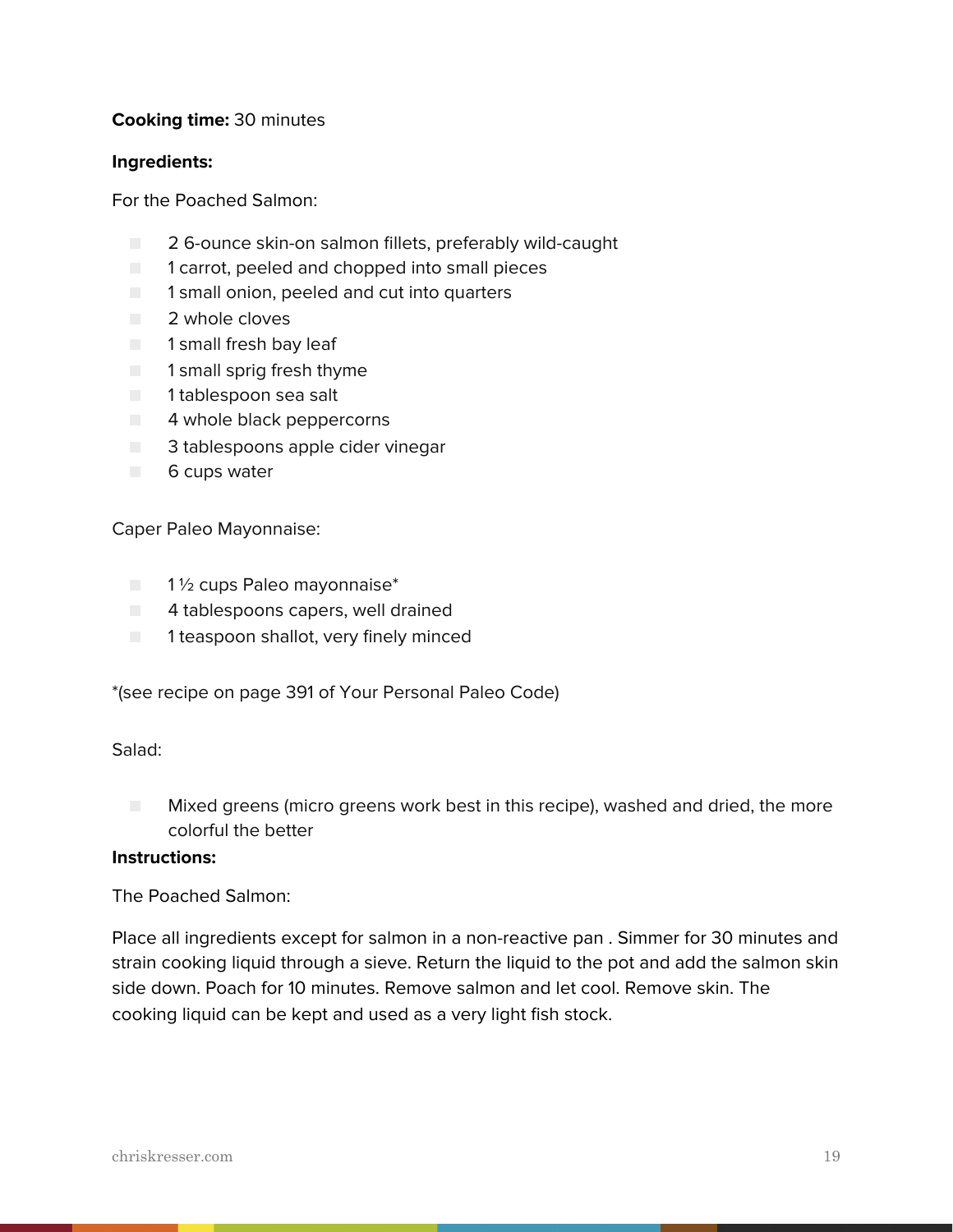The Caper Paleo Mayonnaise:

Mix together the Paleo mayonnaise, capers (add more for a stronger taste), and minced shallots until thoroughly combined.

Arrange the salmon, mayonnaise, mixed greens salad on two plates, and serve.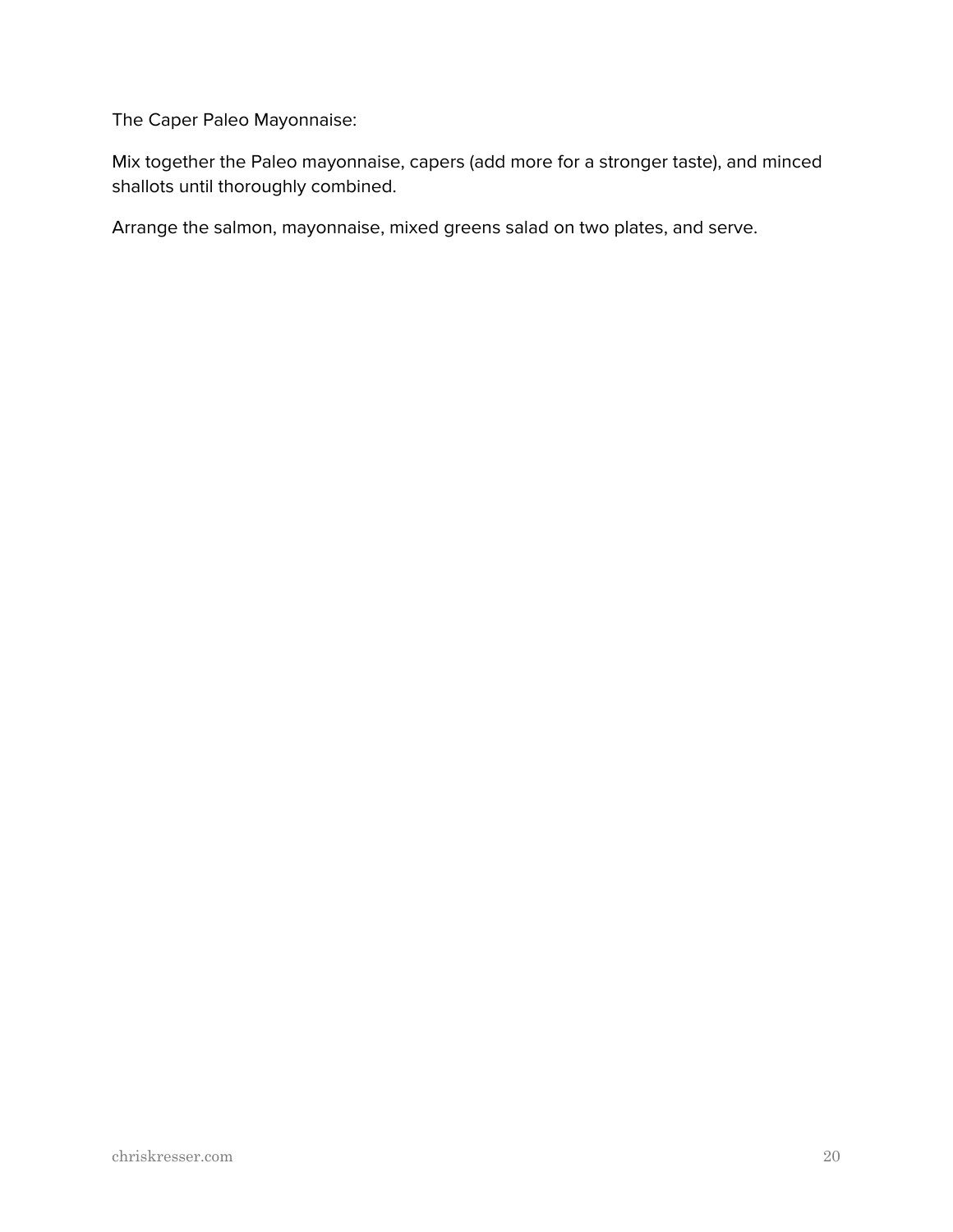# **Dinner**

# **HUNGARIAN GOULASH**

In its traditional form, goulash is a wonderful stew in which beef chuck and onions are browned in lard and cooked with paprika and stock. Other ingredients, such as garlic, potatoes, tomatoes and bell peppers, and spices are often added to the basic recipe. Originally goulash dates back several centuries before the arrival of tomatoes in Europe from the Americas, so they are not traditionally necessary, but are commonly found in today's versions of goulash.

# **Servings:** 6

# **Prep time:** 10 minutes

# **Cooking time:** About two hours, largely unattended

# **Ingredients:**

- $\Box$  3 pounds chuck meat, trimmed of external fat and cut into 1 to 1  $\frac{1}{2}$ " cubes
- 3 tablespoons lard\*
- 3 yellow onions, chopped
- 6 cloves garlic, minced
- 5 tablespoons Hungarian sweet paprika
- $\Box$  1  $\frac{1}{2}$  teaspoon caraway seeds
- 2 tablespoons tomato paste
- 3 cups beef bone broth/stock\*\*
- one bay leaf
- 2 red bell peppers, stemmed, seeded and chopped
- sea salt and ground pepper
- fresh chopped parsley for garnish

\*Prepare lard on Sunday Week 1 (see recipe on page 389 of Your Personal Paleo Code)

\*\*(see recipe on page 388 of Your Personal Paleo Code)

# **Instructions:**

Heat 2 tablespoons lard in large, heavy stockpot or Dutch oven over medium heat. When oil is hot, add the beef and cook, stirring to brown all sides, until cubes are wellbrowned, about 10 minutes. Remove beef to a bowl or plate and set aside. Do not clean pot.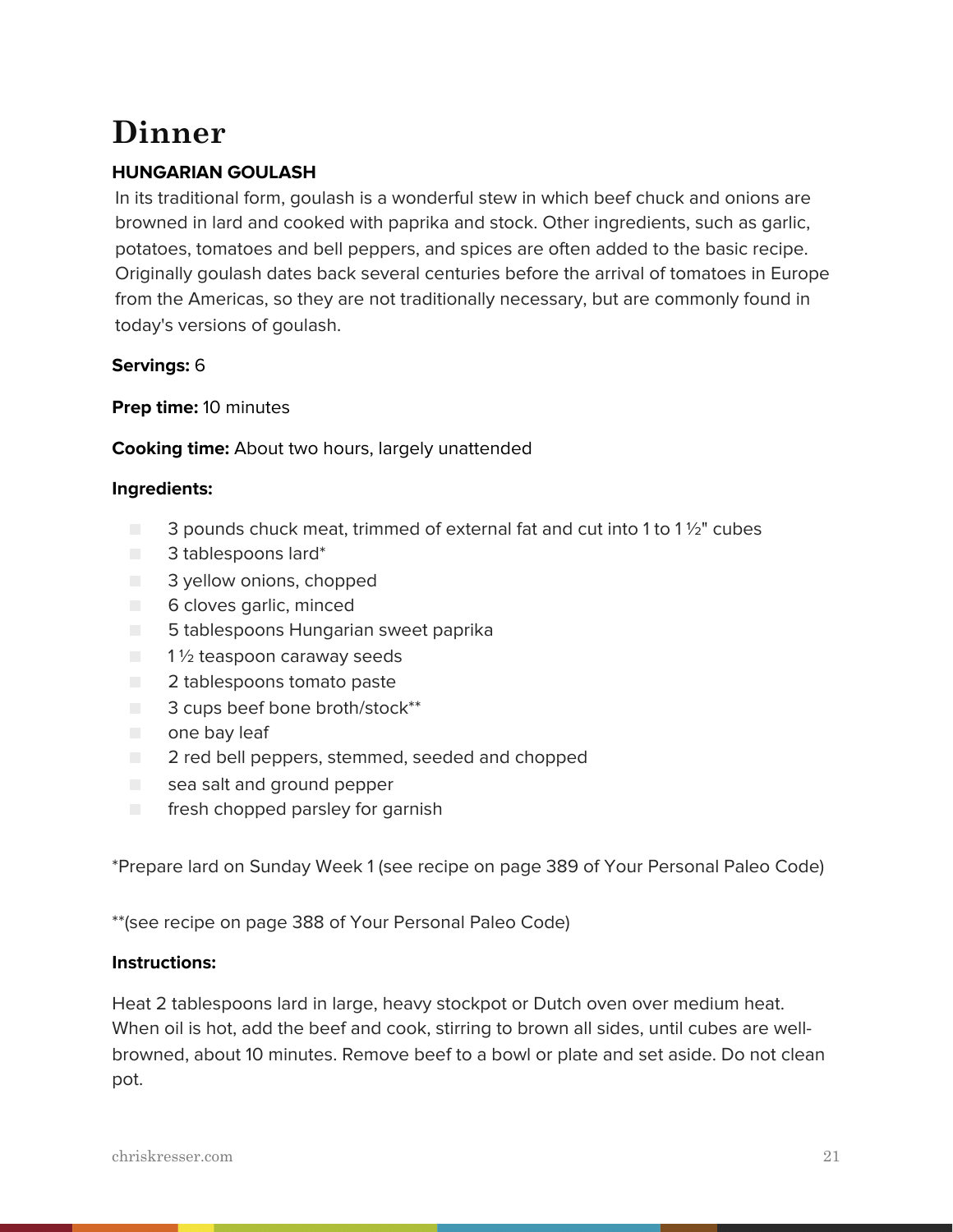Add 1 tablespoon of lard to the pot. When lard has melted, add the onions and a pinch of salt. Cook the onions, stirring until softened (just over 5 minutes should do), and scraping the bottom of the pan to incorporate any browned bits of beef. Stir in the garlic. Add the paprika, caraway seeds, tomato paste, and broth. Stir well and continue to scrape browned bits from bottom of the pan. Add the beef back into the pot along with bay leaf.

Bring stew to a low simmer and stir meat so that it is covered with the liquid. Cook for 1 hour and 20 minutes. Add red bell pepper, stir and cook for an additional 40 minutes. Remove pot from heat and let rest for 10 minutes. Discard bay leaf. Season to taste with salt and pepper. Serve garnished with parsley.

# **PALEO HAZELNUT CRUSTED HALIBUT**

Baking fish (or chicken) with mayonnaise works incredibly well. The mayonnaise keeps the fish wonderfully tender, and the egg yolks in the mayonnaise act as a binding agent for the chopped hazelnuts, creating a nice crust.

**Servings:** 2

**Prep time:** 10 minutes

**Cooking time:** 15 minutes

#### **Ingredients:**

- 1 tablespoon traditional fat of choice
- $\blacksquare$  sea salt to taste (remember that the mayonnaise already has salt in it)
- white pepper
- 2 8-ounce halibut fillets
- 1 cup Paleo mayonnaise<sup>\*</sup>
- $\Box$  1 1/2 cups hazelnuts, very finely chopped
- juice of 1 lemon
- fresh chives, chopped to garnish
- 1 large cucumber, very thinly sliced

\*(see recipe on page 391 of Your Personal Paleo Code)

#### **Instructions:**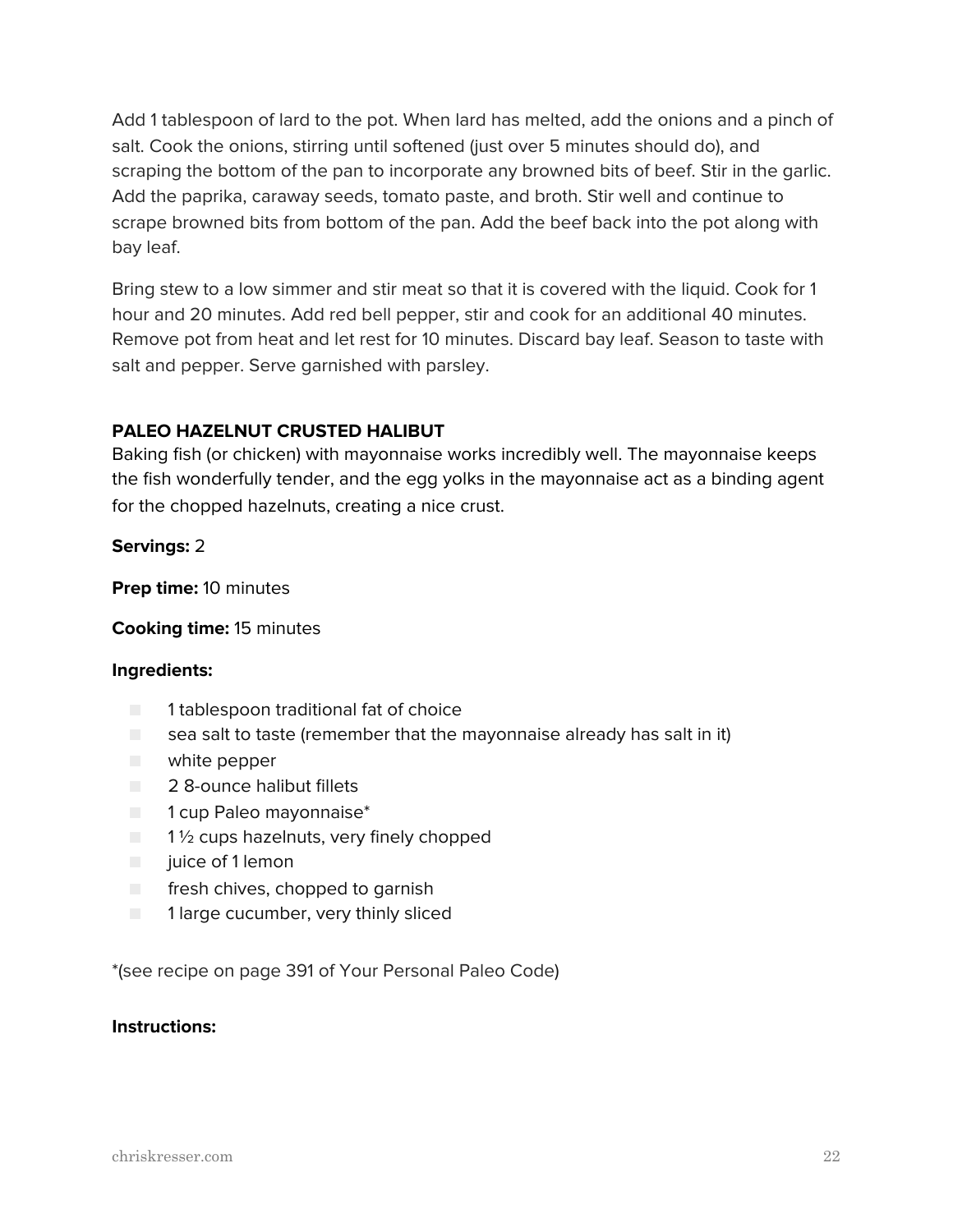Preheat oven to 375 degrees. Grease an oven-proof glass baking dish with the fat. Salt and pepper the fillets and thoroughly coat with mayonnaise. Roll the fillets in the hazelnuts and place in baking dish. Bake for 15 minutes or until the fish flakes easily with a fork. Keep a close eye while baking as the hazelnuts can burn easily. If necessary drop the temperature to 350 degrees.

Remove the fillets to two plates, squeeze the lemon juice over them, and garnish with snipped chives. Arrange the sliced cucumber on the side.

# **ROAST CHICKEN, TWO MEALS IN ONE**

This recipe has a dual purpose: the first, a roast chicken with vegetable stuffing, rich in aroma and taste; the second, all the makings for an excellent stock, ready to go. Use a meat thermometer to check the temperature of the chicken since it is stuffed.

**Servings:** 4 for the roast chicken and stuffing; approx. 1 quart for the stock

# **Prep time:** 15 minutes

**Cooking time:** the chicken 2 hours, the stock 45 minutes

#### **Ingredients:**

■ 1 large roasting chicken, pastured, at least 4 pounds

#### For the stuffing:

- **2** vellow onions, cut into quarters
- 2 medium sized carrots, peeled and chopped into small pieces
- 2 celery stalks with leaves, chopped
- 1 small bunch fresh parsley
- 3 sprigs of fresh thyme
- 2 fresh bay leaves (3 if using dried)
- 2 cloves (optional)
- <sup>1</sup>/<sub>2</sub> teaspoon black pepper
- 3 tablespoons lard\*, melted

\*Prepare lard on Sunday Week 1 (see recipe on page 389 of Your Personal Paleo Code)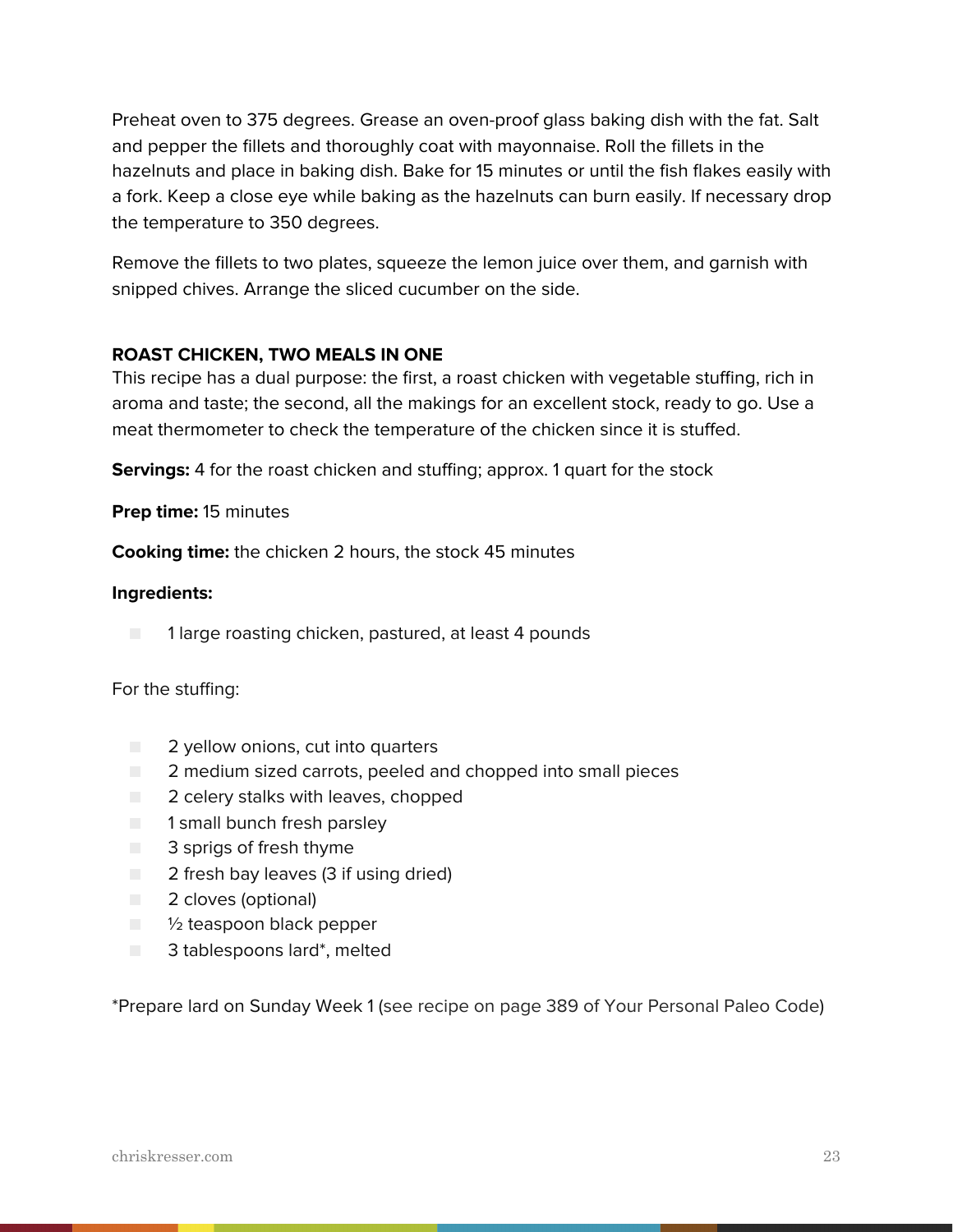The Roast Chicken:

Preheat oven to 350 degrees. Rub the inside (cavity) of the chicken with 1 ½ teaspoons salt. Mix all stuffing ingredients together and stuff the chicken. Place in roasting pan, pour over the melted lard, sprinkle with 1 teaspoon salt, and roast for 20 minutes. Remove from oven, cover the top of the chicken (breasts) with aluminum foil, and return to oven. Roast 20 minutes per pound, plus 15 additional minutes for the stuffing. The internal temperature of the chicken should be 165°degrees at its thickest part, when done.

Remove chicken from oven, carve and reserve stuffing for the stock. The chicken can be used for salads, soups, served cold with mayonnaise on the side, and in fact any dishes that call for pre-cooked chicken.

The Stock:

Add 1 cup of water to the roasting pan and heat over stove-top to dilute the roasting juices and deglaze the pan, scraping the bottom as it comes to a boil. Mix this with all the stuffing, bones (chopped) and scraps. Place in a pot, pour over enough water to cover, and simmer for 45 minutes. Taste for salt, strain and that's it. You have a rich chicken stock ready for later use.

# **OVEN-BAKED TANGY BBQ PORK SPARE RIBS**

We've substituted the ketchup you usually find in barbecue sauce for tomato paste (look for organic varieties in glass jars, instead of canned). You'll avoid the sugar, corn syrup, and other additives you find in most ketchup-based sauces, and the real tomato taste can't be beat. These take a few hours to cook (largely unattended), so get them going on a weekend and enjoy the aroma as they bake.

#### **Servings:** 2 to 4

**Prep time:** 30 minutes

**Cooking time:** 3 to 3 ½ hours

- 2 to 3 pounds pork spare ribs
- sea salt and pepper
- $\Box$  2 tablespoons lard or traditional fat of choice
- 1 cup finely minced onion (1 small onion or half a large onion)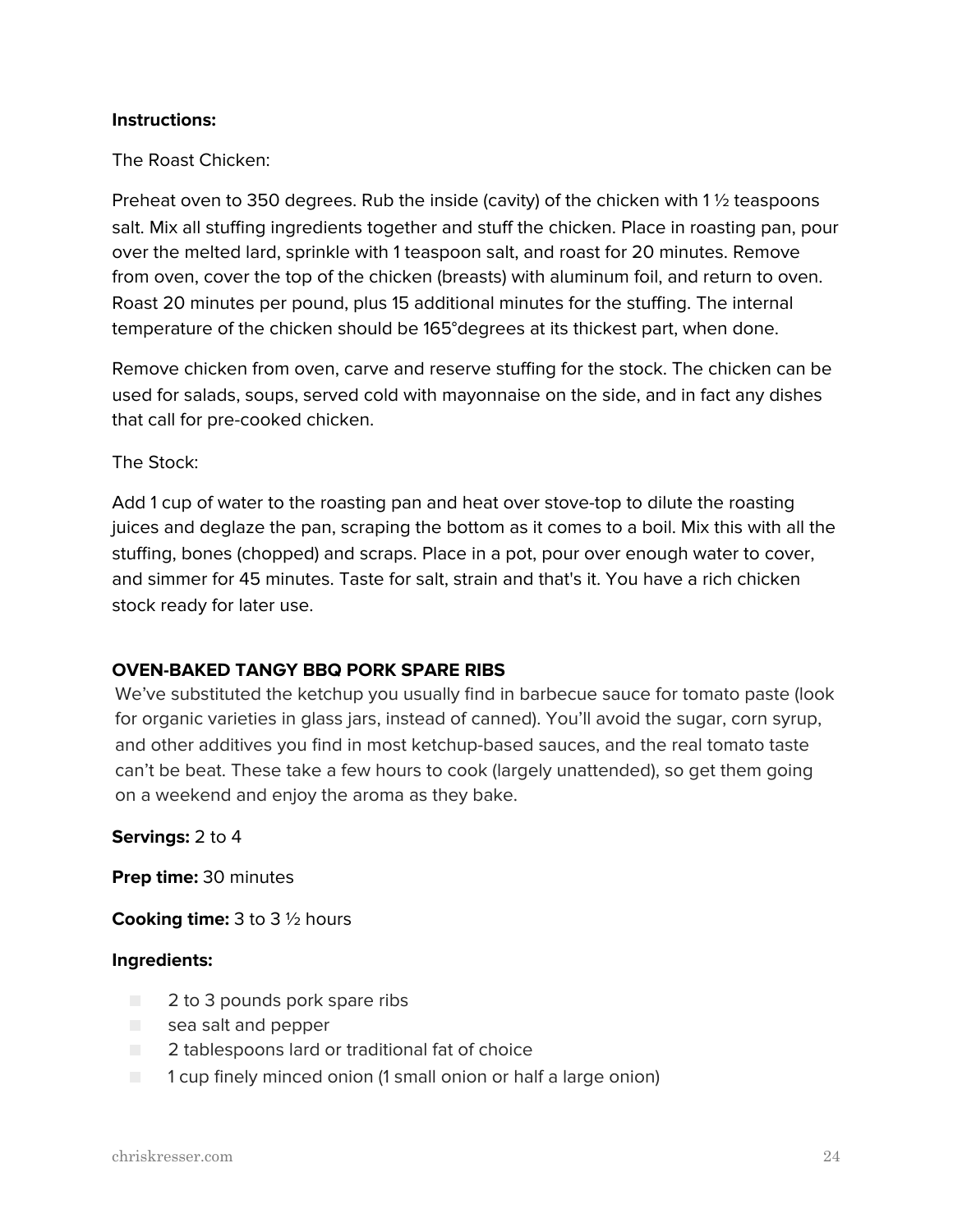- $\blacksquare$  1 rib celery, finely minced, about  $\frac{1}{2}$  cup or a bit more
- 6 cloves garlic, peeled, smashed and minced (or pressed)
- 7-ounce jar of tomato paste, about ¾ cup
- <sup>1/3</sup> cup apple cider vinegar
- 2 tablespoons lemon juice, freshly squeezed
- 1 teaspoon ground cumin
- 1/2 teaspoon ground mustard
- <sup>1/4</sup> teaspoon chili powder
- $\blacksquare$   $\mathcal V_4$  teaspoon paprika (smoked paprika if you have it)
- 1/4 teaspoon sea salt

Preheat the oven to 275 degrees. Bring the spare ribs to room temperature. Lay the ribs in a baking tray, bone side down, and season the pork with salt and pepper. For the first round of cooking, put the ribs in the oven and bake them for 1 hour while making the barbecue sauce. Heat lard or fat of choice in a medium-to-large-sized saucepan over medium-low heat. Add the onions and cook for about 5 minutes. Add the celery and cook for 5 additional minutes. Both the onions and celery should be softened. Add the garlic and allow to cook for 1 minute before adding the next ingredients. Stir in the tomato paste, vinegar, lemon juice, cumin, ground mustard, chili powder, paprika, and salt. Let the mixture simmer for 10 minutes but stir it frequently during this time. (Note: If it thickens too much for your liking, you can thin out with about  $\frac{1}{4}$  cup of stock/bone broth.)

When the ribs have baked for one hour, remove them from the oven, cover them thoroughly and evenly with half the barbecue sauce, and return to the oven for one more hour. When the second hour of cooking time is complete, remove the tray and baste the ribs with the remaining half of the barbecue sauce. Return the ribs to the oven and bake for 1 additional hour. Serve when ribs are tender, after about 3 to 3  $\frac{1}{2}$  hours total cooking time.

\*Note: Save leftover bones for stock! They can be mixed with beef bones for beef stock, put in with chicken stock, or can be made into pork stock with other pork bones.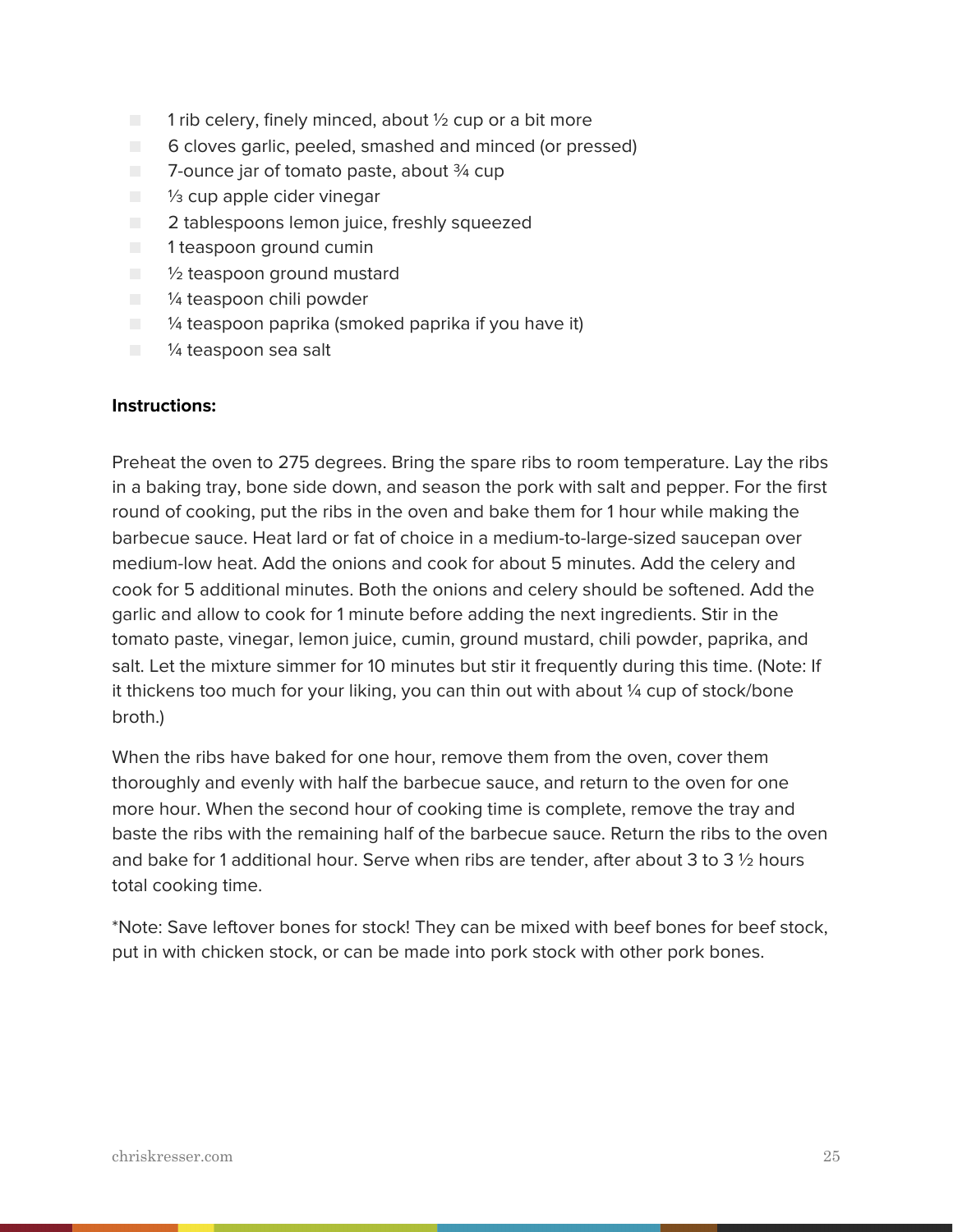# **WEST AFRICAN CHICKEN STEW**

In this stew, you brown the chicken and then stew it on the bone. You can serve with the bones, but this gets messy, so before serving I prefer to remove the meat from the pot, shred it, and return it (boneless) to the stew. Why stew with the bones at all? Because they add a ton of flavor—and nutrients--to the stew.

#### **Servings:** 6 to 8

**Prep time:** 15 minutes

#### **Cooking time:** 1 ½ hours

#### **Ingredients:**

- 4 uncooked chicken legs with thighs attached, or 4 equivalent sized chicken pieces
- 2 tablespoons traditional fat of choice
- 1 large or 2 small yellow onions, chopped
- 1 teaspoon fresh ginger, peeled and minced
- 3 large or 6 small garlic cloves, crushed and minced
- 1 pound red bell peppers (3 small/medium sized or 2 large), seeded and chopped into bite-sized chunks
- 1 pound sweet potatoes, peeled and cut in 1 inch chunks
- $\Box$  2  $\frac{1}{2}$  cups chicken stock\*
- 2 cups crushed tomatoes
- $\blacksquare$   $\frac{1}{2}$  cup almond butter
- <sup>1/2</sup> teaspoon ground coriander
- $\blacksquare$  1/2 teaspoon ground cinnamon
- 1 teaspoon ground cumin
- <sup>1</sup>/<sub>2</sub> teaspoon sea salt
- $\Box$  optional: one minced fresh chili or  $\frac{1}{2}$  teaspoon chili powder if you want heat in the final dish 2 tablespoons cilantro, roughly chopped

Chicken stock can be prepared on Monday Week 1 (see recipe on page 390 of Your Personal Paleo Code)

#### **Instructions:**

Salt the chicken pieces well. Heat the fat in a large soup pot set over medium-high heat and brown the chicken; you may need to do this in batches so that you don't crowd the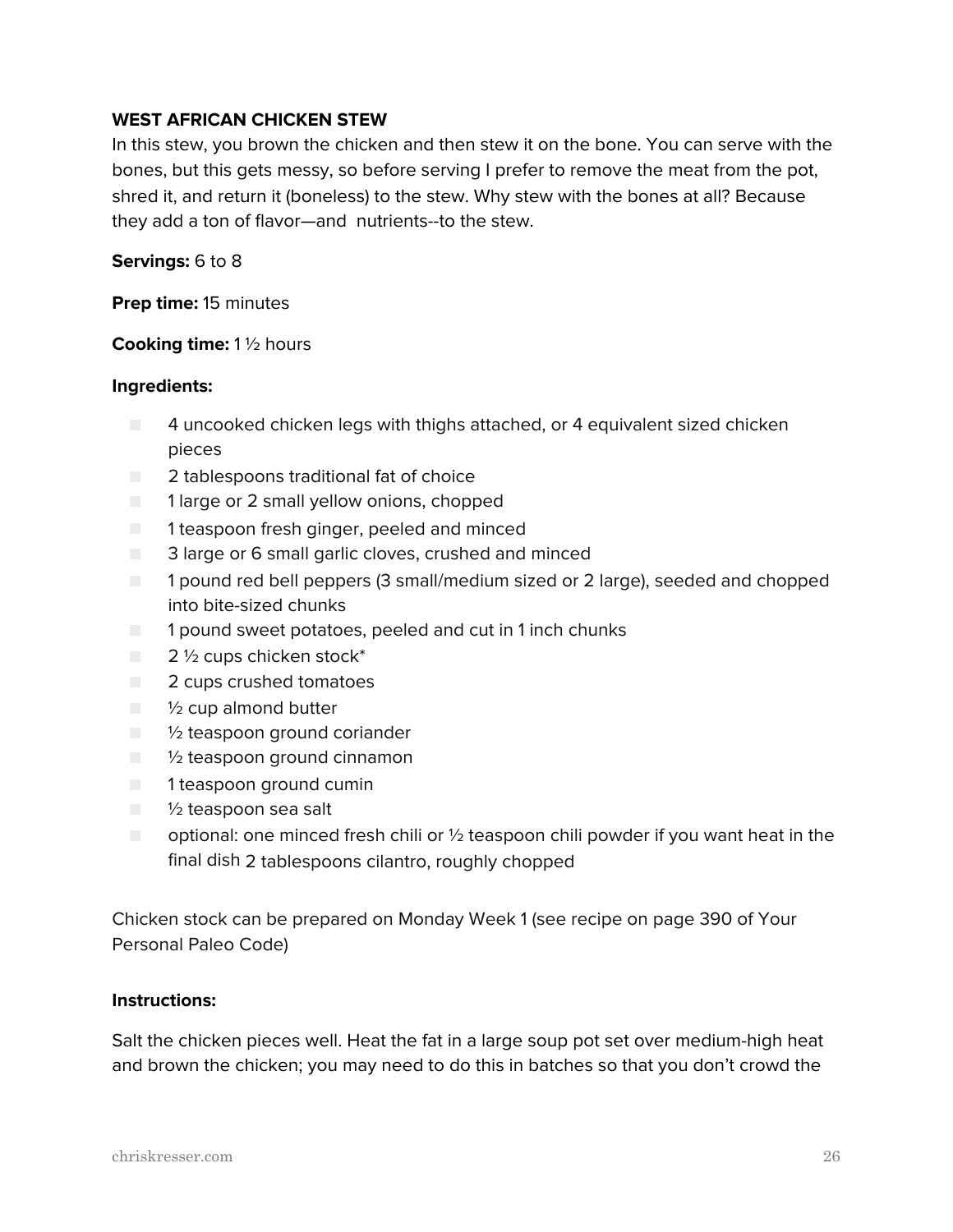pot. Set the chicken pieces aside as they brown. Sauté the onions in same fat for 3-4 minutes, stirring often and scraping any browned bits off the bottom of the pot. Add the ginger and garlic and sauté another 1-2 minutes, then add the bell peppers and sweet potatoes. Add the chicken, chicken stock, crushed tomatoes, almond butter, coriander, cinnamon, cumin and stir well to combine. Bring to a simmer and taste for salt, adding more if needed.

Cover the pot and simmer gently for 90 minutes (check after 1 hour), or until the chicken meat easily falls off the bone and the sweet potatoes are tender. (At this point you can remove the chicken pieces, let them cool slightly, and remove the meat from the bone; discard the skin or chop it and return to the pot, along with the shredded chicken meat.) Adjust the seasonings for salt; then add as much black pepper as you think you can stand - the stew should be peppery. You can also add the optional chili or chili powder at this stage. Stir in the cilantro and serve.

# **MEXICAN STYLE GROUND BEEF, KALE AND SWEET POTATO CASSEROLE**

This casserole features a pleasing combination of spices, but they won't overwhelm the flavors of the kale and sweet potato. It can be prepared in advance and freezes well. To reheat, cover with aluminum foil and place in a 350 degree oven for about 30 minutes. All three cooking phases of this recipe call for some salt, but go easy to avoid oversalting—you can always add more salt later when the dish is finished.

#### **Servings:** 4

**Prep time:** 15 minutes

#### **Cooking time:** 1 hour

#### **Ingredients:**

For the beef:

- $\Box$  2 tablespoons lard<sup>\*</sup> + 1 tablespoon, melted
- $\blacksquare$  1 1/2 pounds ground beef
- 1 large onion, finely chopped
- 3 garlic cloves, peeled, roughly chopped
- **13.5 ounce can plum tomatoes, drained and chopped**
- 3 tablespoons paprika
- 1 teaspoon ground cumin
- 1 teaspoon ground coriander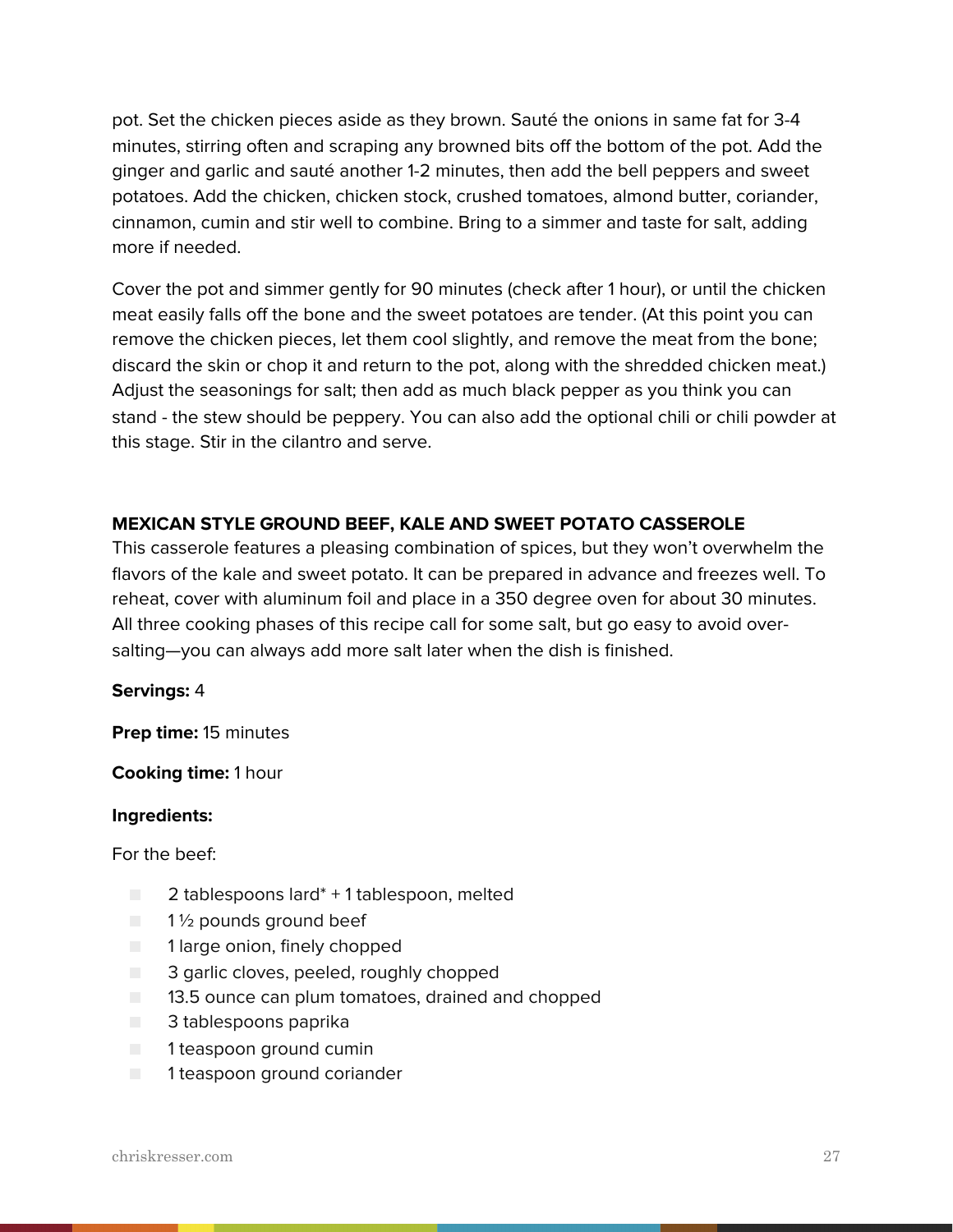- 1 teaspoon chili flakes
- $\blacksquare$  1 1/2 teaspoon sea salt
- ½ teaspoon black pepper
- 3 tablespoons almond slivers (optional)

\*Prepare lard on Sunday Week 1 (see recipe on page 389 of Your Personal Paleo Code)

#### For the sweet potatoes:

 $\Box$  1  $\%$  pounds sweet potatoes, peeled and chopped into large pieces ■ sea salt to taste

#### For the kale:

- 1 cup coconut milk
- $\Box$  2 pounds kale, washed and roughly chopped
- sea salt to taste
- black pepper

Note: All three stages in this recipe include salt. You can always add more salt later.

#### **Instructions:**

Preheat the oven to 350 degrees. Grease a baking dish with 1 tablespoon of melted lard and set aside.

#### The Ground Beef:

Heat two tablespoons of lard in a sauté pan over medium heat. Add ground beef and onions, and cook until browned. Add all other ingredients (except almond slivers). Continue to cook until most of the liquid in the mixture has been reduced (about 15 minutes). Remove mixture from pan and set aside.

The Sweet Potatoes:

While the beef is cooking, place chopped sweet potatoes in a pot with enough water to cover and cook until soft (about 10 minutes). Drain and mash. Add salt to taste.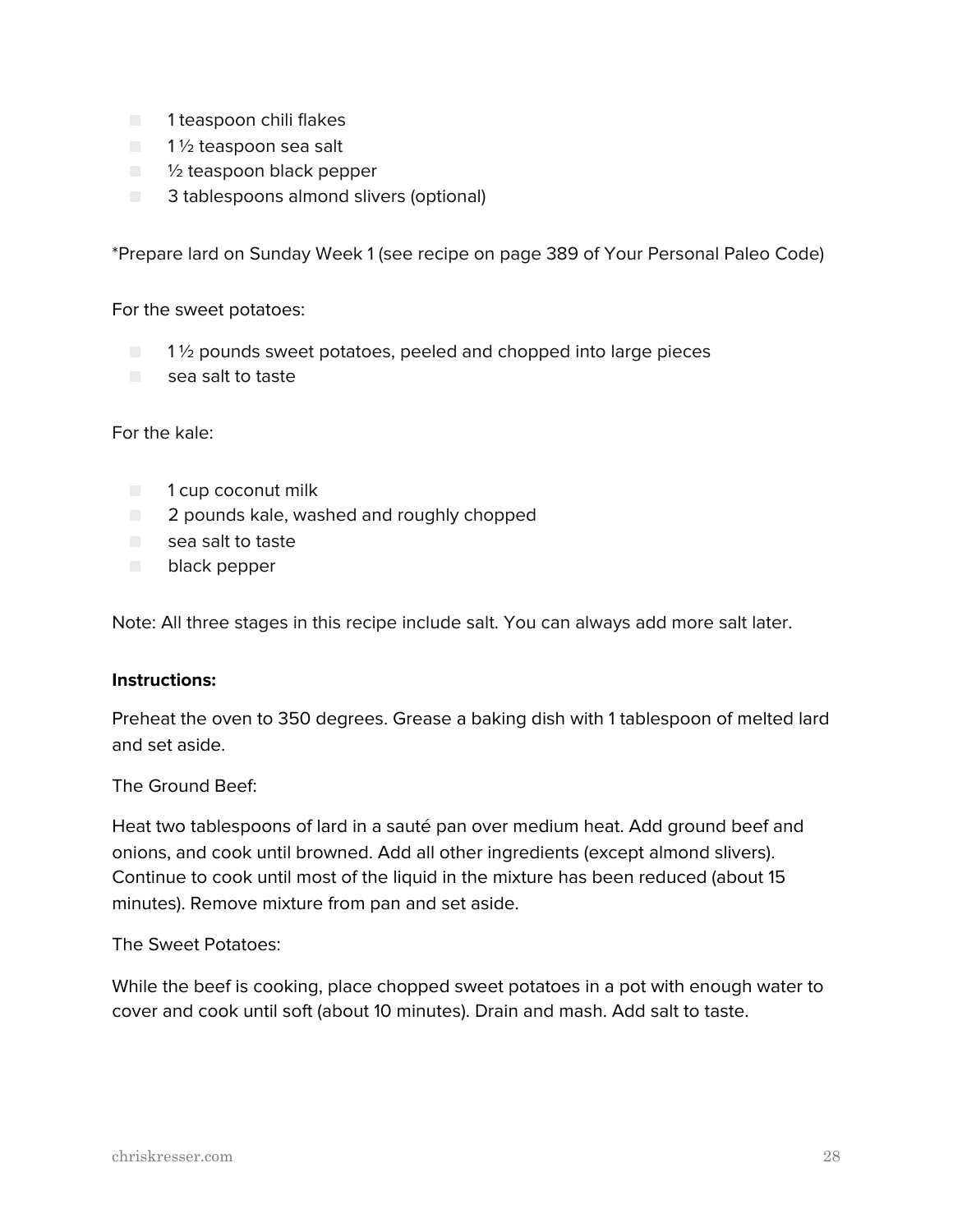The Kale:

Add coconut milk to the sauté pan that the ground beef was cooked in and bring to a boil. Add kale, salt, and pepper, and cook for 2 minutes.

Assemble the casserole in the greased baking dish by making three layers. Layer the bottom of the dish with the sweet potato mash, then the kale, and finally the beef mixture. Sprinkle the top with almond slivers (if using). Bake for 30 minutes.

# **PALEO NAVARIN OF LAMB (BRAISED LAMB WITH TURNIPS)**

The French word navarin comes from navet, which is a turnip. Though meat often takes center stage in hearty recipes like this one, here the humble turnip is as much of a star as the lamb shoulder. This Paleo version excludes the traditional green peas.

# **Servings:** 4

**Prep time:** 15 minutes

#### **Cooking time:** 1 ½ hours

#### **Ingredients:**

- 2 tablespoons lard, melted<sup>\*</sup>
- 2 <sup>1</sup>/<sub>2</sub> pounds lamb shoulder, boned and cut into large cubes
- $\Box$  2 pounds medium turnips, peeled and cut in half
- $\blacksquare$  4 cups to 1 quart beef bone broth/stock\*
- $\Box$  2 medium carrots, peeled and cut into 4 pieces each
- 1 large onion, peeled and cut into 8 pieces
- 2 garlic cloves, peeled and chopped
- 1 bay leaf
- 1 tablespoon fresh thyme
- 2 teaspoons sea salt to taste
- $\Box$   $\frac{1}{2}$  teaspoon black pepper, ground
- pinch of cinnamon (optional)
- parsley, roughly chopped to garnish

\*(see recipe for lard on page 389 and recipe for stock on page 388 in Your Personal Paleo Code)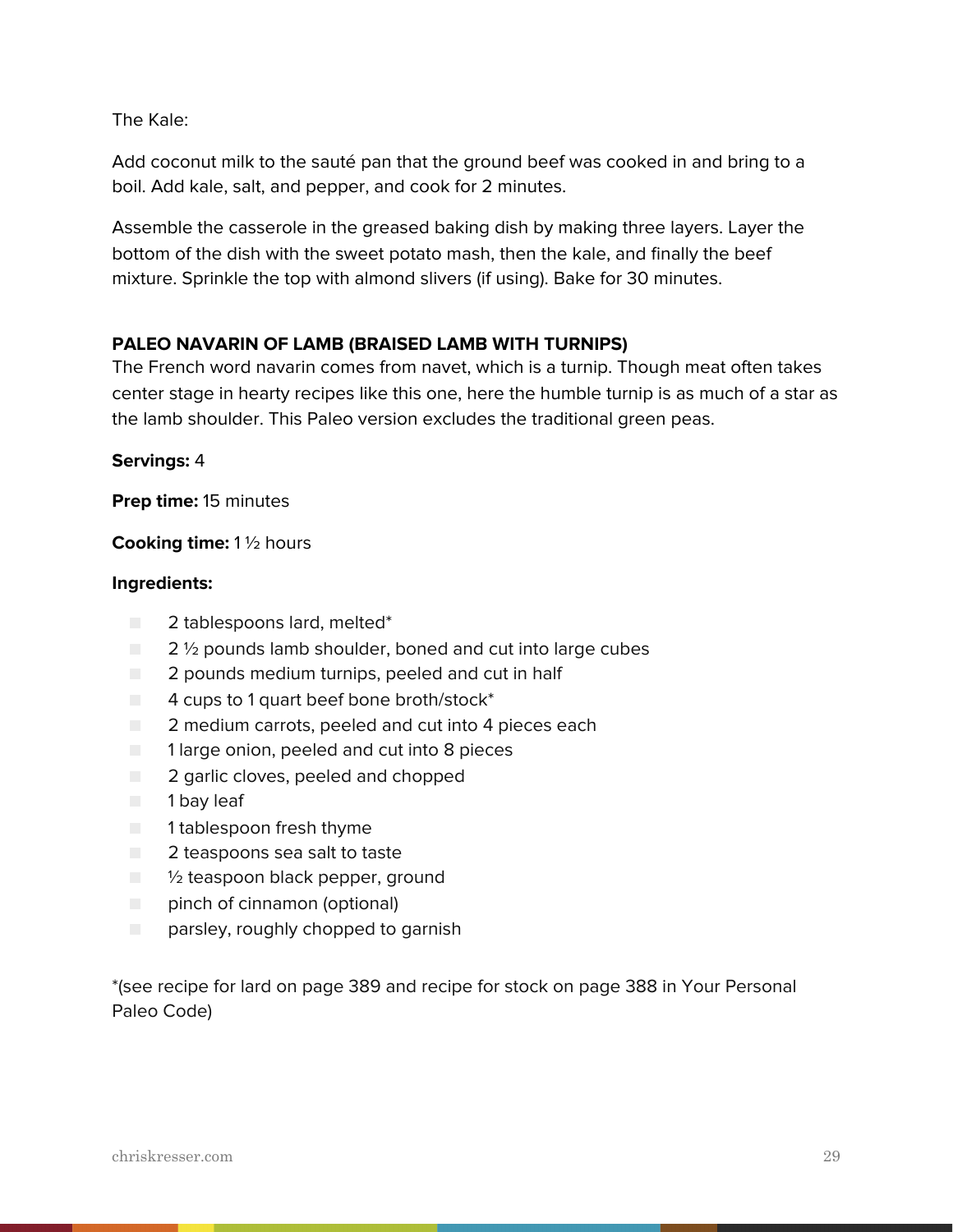Melt the lard in a heavy-bottomed pot or Dutch oven, add lamb and cook at a mediumhigh heat until well browned. Add bacon and continue to cook 10 minutes, scraping bottom of pan to prevent sticking. Add remaining ingredients (except parsley), with enough beef stock to cover. Stir well and scrape bottom of pan to incorporate any browned bits of bacon and lamb.

Simmer, covered, at a low heat for 45 minutes to an hour. Remove lid and continue to cook for 15 minutes. Serve garnished with parsley.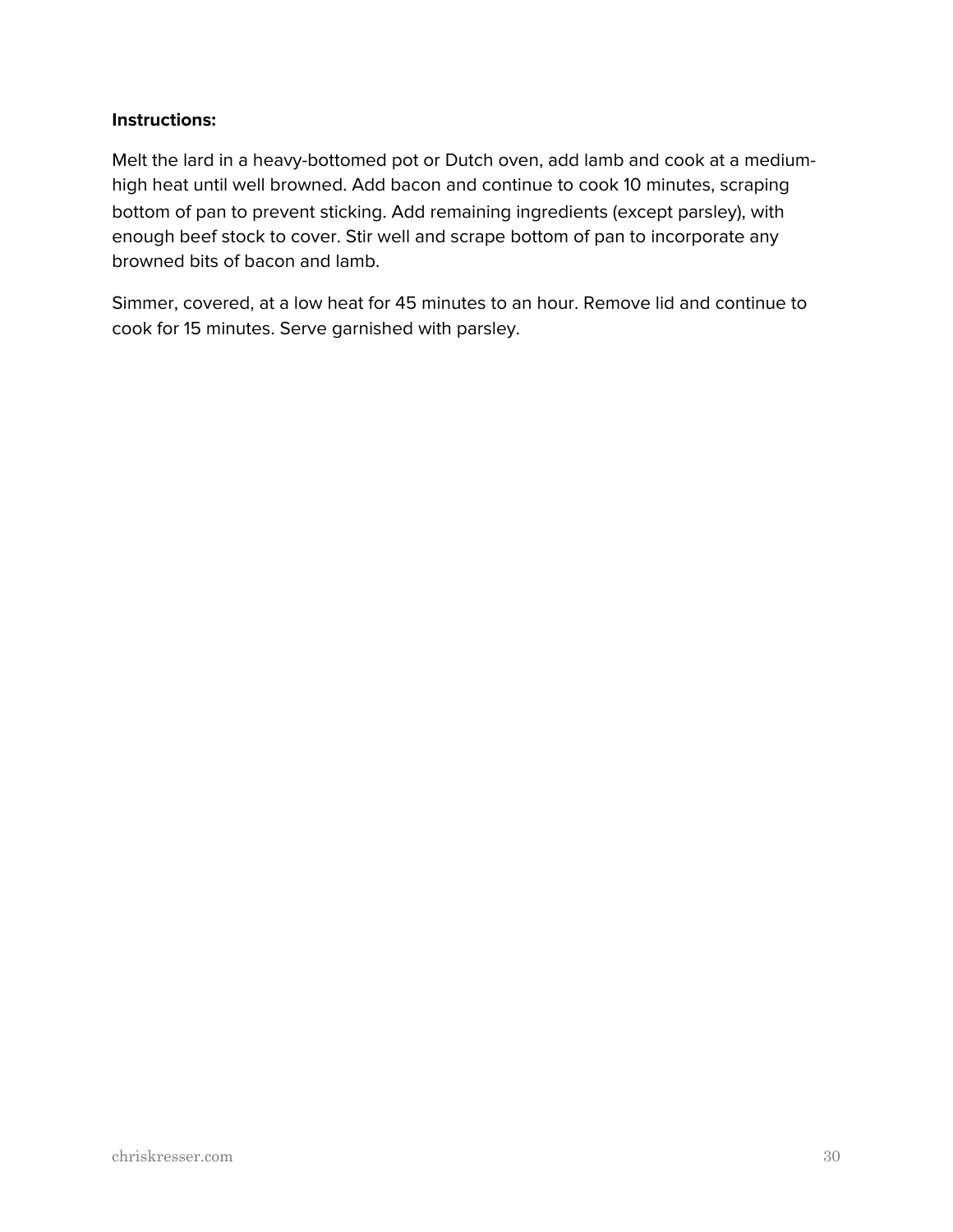# **Side Dishes**

# **BOILED YUCA WITH MOJO**

Yuca, also known as cassava, is a pre-Columbian staple of the Caribbean, and today in Cuba this recipe is traditionally served on the holiday of Nochebuena (Christmas Eve) along with roast pig. To peel yuca, cut off one end to create a flat, round base. Then stand it up on the base on a cutting board for stability and peel. Some Cuban cooks like to "shock" the yuca during the cooking process by adding cold water to the pot, bringing the yuca back to a gentle boil again, for better flavor.

# **Servings:** 4

**Prep time:** 10 minutes

# **Cooking time:** 1 ½ hours

# **Ingredients:**

- 3 pounds yuca
- 4 medium cloves of garlic, peeled and put through a garlic press, or crushed with the salt in a mortar and pestle
- 1/2 teaspoon sea salt
- ½ teaspoon ground cumin
- 3 tablespoons freshly squeezed orange juice (about one half orange)
- 3 tablespoons freshly squeezed lime juice (about one lime)
- <sup>1/3</sup> cup olive oil or lard
- optional: chopped parsley, oregano, or cilantro for garnish

# **Instructions:**

Peel the yuca and cut in half. The yuca should be firm and white inside; if not, cut out the center part as if you were coring a cabbage. Then cut into 2 inch chunks. Place the yuca in a large pot with enough water to cover it by a few inches. Bring to a gently rolling boil. Gently boil the yuca for 50 to 60 minutes until it is cooked through. Drain and place in a serving dish.

While yuca is boiling, make the mojo, or garlic sour sauce. Mix the garlic, salt, cumin, orange juice, and lime juice in a small mixing bowl. If using olive oil, add to the bowl and set aside. If using lard, mix all the ingredients minus the lard in the small bowl. In a small saucepan, heat the lard over low heat.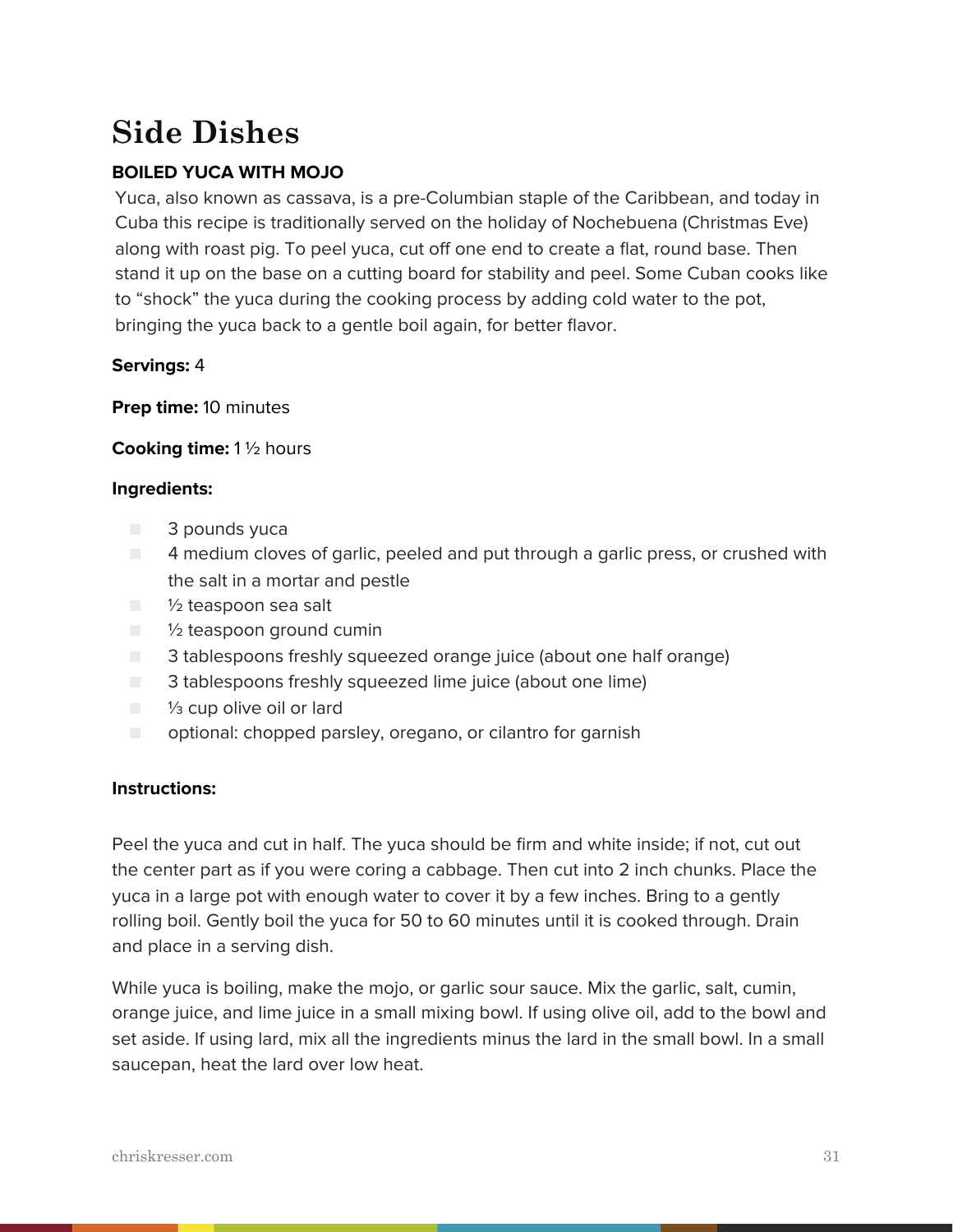While yuca is still hot, pour the olive oil mojo over the top. If using lard, place the garlic and seasonings mixture on top of the yuca, and then pour the warmed lard over the top. Serve hot. Garnish with a freshly chopped herb sprinkled on top if you'd like.

# **CELERIAC AND RUTABAGA PURÉE**

This is a quick preparation that highlights the delicious flavor of these two root vegetables. The rutabaga adds a yellow color and the celeriac, often old as celery root, has a hint of zesty celery flavor.

# **Servings:** 4

**Prep time:** 5 minutes

**Cooking time:** 20 minutes

#### **Ingredients:**

- 1 celery root (celeriac)
- 1 rutabaga
- sea salt and freshly ground pepper
- 3 tablespoons traditional fat of choice
- 1 cup coconut milk

# **Instructions:**

Peel both celery root and rutabaga: use a chef's knife to peel and just cut away the outer ¼ inch or so of both root vegetables. Rinse each well after peeling. Cut both into 1 1-inch cubes. Place cubes in a pot and add enough water to cover. Add salt and bring to a boil. Reduce to a simmer. Cook for about 20 minutes, until easily pierced with a fork and very tender. Drain the vegetables.

In a saucepan, gently heat the fat and coconut milk until melted. Transfer root vegetables to a bowl, add the sauce, and mash well with a potato masher. This will give a lumpy consistency. For a very smooth texture, transfer to a blender or food processor and purée as desired. Season with salt and pepper and serve.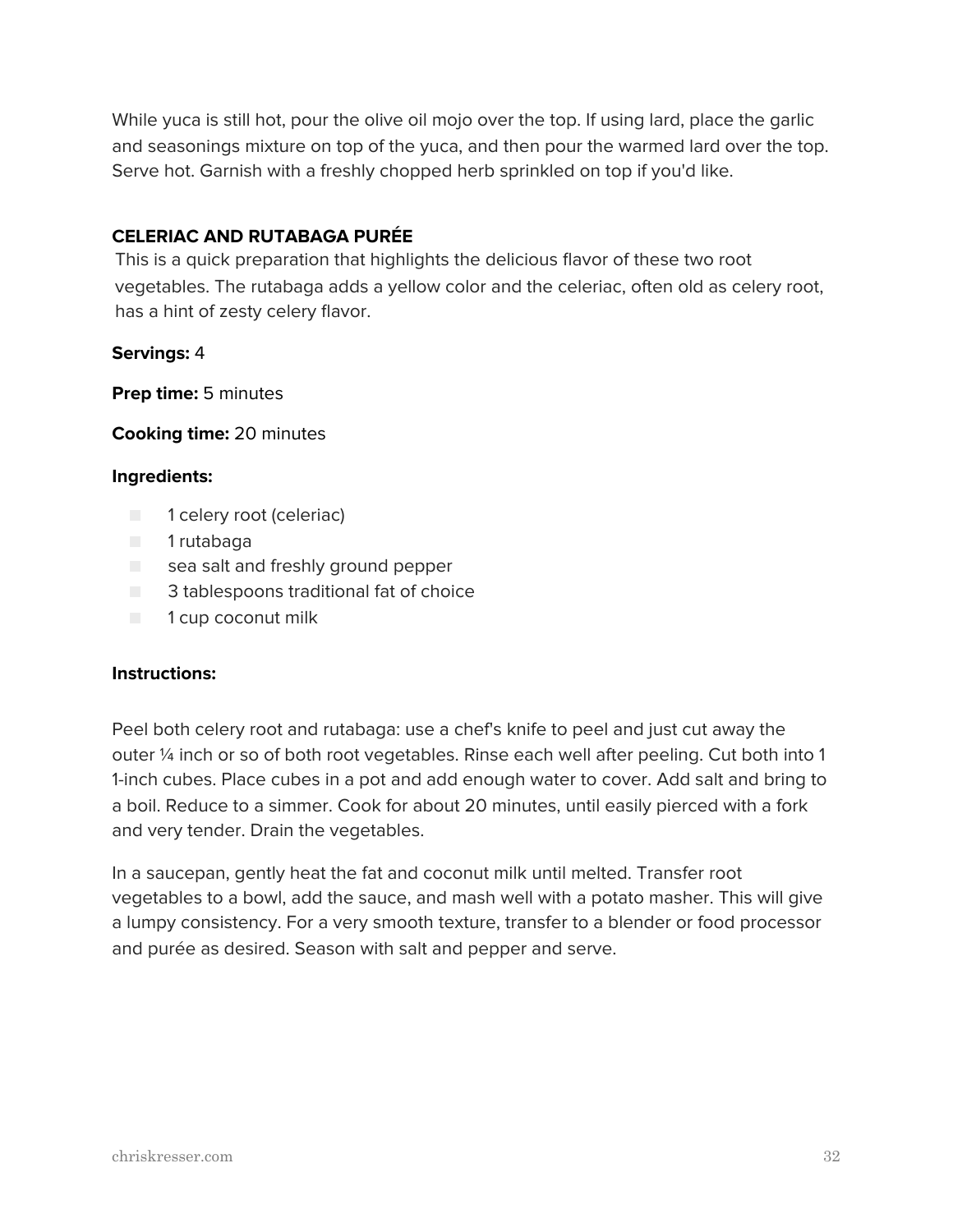# **CREAMED COLLARD GREENS**

Because of its creamy consistency this dish is best served with simple roasted meats or chicken. With the addition of 1 quart of stock it can also be used as a quick soup.

#### **Servings:** 2

**Prep time:** 5 minutes

**Cooking time:** 10 minutes

#### **Ingredients:**

- 1 tablespoon lard\*, melted
- 1 pound collard greens, washed and cut into large pieces
- 1 cup coconut milk
- 1 tablespoon coconut aminos
- pinch of nutmeg
- sea salt and freshly ground pepper to taste
- Hazelnuts, roasted and chopped (optional) for garnish

\*Prepare lard on Sunday Week 1 (see recipe on page 389 of Your Personal Paleo Code)

#### **Instructions:**

Melt lard in the sauté pan and add all ingredients except optional hazelnuts. Cook at medium-high heat for 10 minutes or until most of the liquid has been reduced. Adjust for salt. Garnish with chopped hazelnuts (if using).

#### **FENNEL AND CELERY SALAD**

A crunchy green side that brings freshness to the table.

#### **Servings:** 4

Equipment: mixing bowl

**Prep time:** 10 minutes

- 1 fennel bulb
- 6 celery ribs, sliced on an angle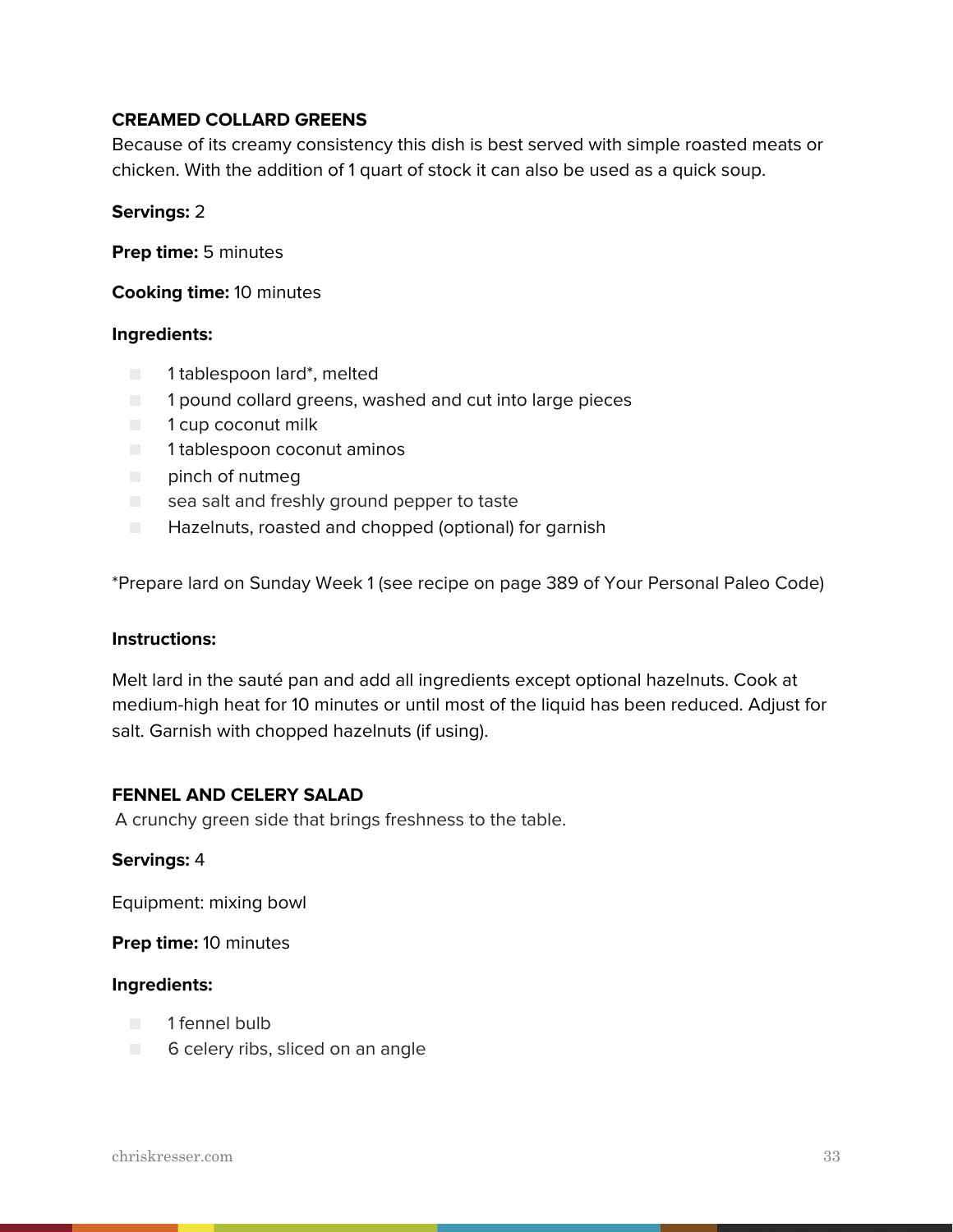- $\blacksquare$   $\mathcal V_2$  cup fresh parsley, chopped
- $\blacksquare$  % cup good quality olive oil
- 2 tablespoons freshly squeezed lemon juice
- sea salt and freshly ground pepper to taste

Core the fennel and cut it into quarters, then very thinly slice. Toss the fennel, celery, and parsley in a mixing bowl. Whisk together olive oil, lemon, salt and pepper for a dressing and toss with fennel celery mixture. If you'd like to experiment with texture, try sprinkling with a pinch of fennel seed and/or celery seed before serving.

#### **CABBAGE BHAJI**

This cabbage side dish contains mustard seeds cooked in a tempering oil, to allow their flavor to literally pop into the dish.

#### **Servings:** 2

**Prep time:** 5 minutes

**Cooking time:** 15 minutes

#### **Ingredients:**

- 2 tablespoons coconut oil, or other traditional fat of choice
- $\blacksquare$  1 medium head savoy cabbage about 1  $\frac{1}{2}$  pounds, coarsely chopped
- $\Box$  1  $\frac{1}{2}$  teaspoons black mustard seeds
- <sup>1/4</sup> teaspoons turmeric
- <sup>1/4</sup> teaspoons red chili flakes
- chopped cilantro for garnish

#### **Instructions:**

Heat the 2 tablespoons oil or fat of choice over medium heat. First, create what is called a tarka or tempering oil in Indian cooking, which means to add whole (or ground) spices to hot oil to allow their flavor to burst through. In this case, add the whole black mustard seeds, and stir for one minute, until they splutter. It is important when using the tempering oil technique not to let the spices burn.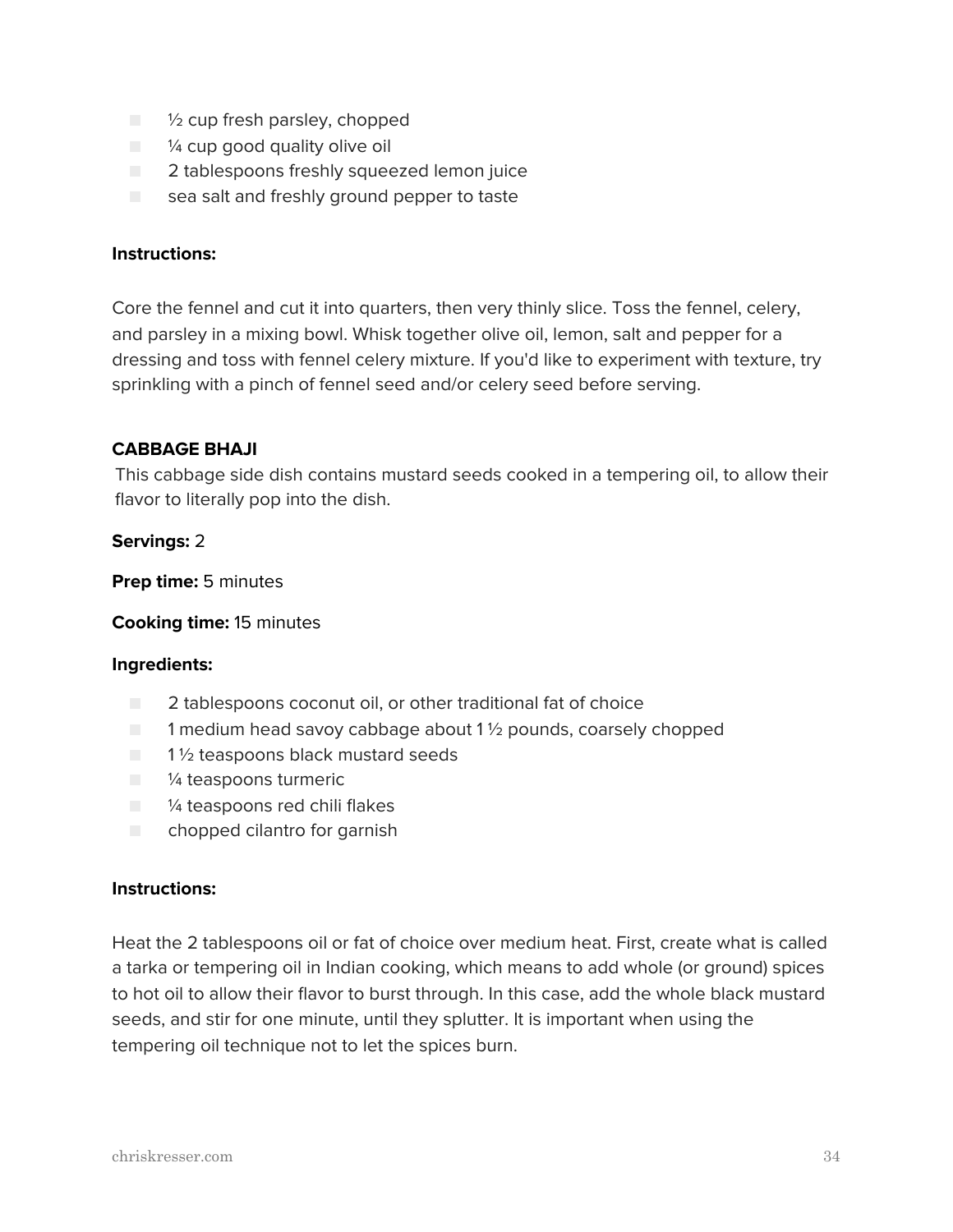Remove from heat and stir in the turmeric and red chili flakes, reduce heat to medium low and stir in cabbage. Add 1 tablespoon or more of water to the pan to prevent the cabbage from sticking to the bottom. Cover and allow cabbage to steam until cooked, for about 10 minutes, stirring occasionally. Add another tablespoon or so of water halfway through cooking time, if necessary. Garnish with cilantro and serve.

# **BUTTERNUT SQUASH WITH HERBS**

This simple and delicious side dish will make you think "Thanksgiving," but enjoy it whenever butternut squash is in season. I like to prepare this with melted lard as my traditional fat of choice.

#### **Servings:** 6

**Prep time:** 5 minutes

#### **Cooking time:** 30 minutes

#### **Ingredients:**

- 1 medium to large butternut squash (about 6 cups), peeled, seeded and cut into cubes
- <sup>1/4</sup> cup traditional fat of choice
- cloves from one head of garlic, peeled but left whole
- $\Box$  sea salt to taste (start with about 1 teaspoon)
- <sup>1</sup>/<sub>2</sub> cup fresh herb of choice, such as rosemary or thyme (or 2 tablespoons dried, if fresh is not available)

#### **Instructions:**

Preheat oven to 350. Toss the squash and peeled garlic cloves with the fat, coating everything well. Place in a lightly-greased baking dish, spread in an even layer, and roast for 30 minutes, stirring halfway through. Remove from oven and add salt and herbs, lightly stirring to mix.

Return baking dish to oven and cook for an additional 10 to 15 minutes, until squash is cooked through and garlic is roasted. Stir, serve and enjoy!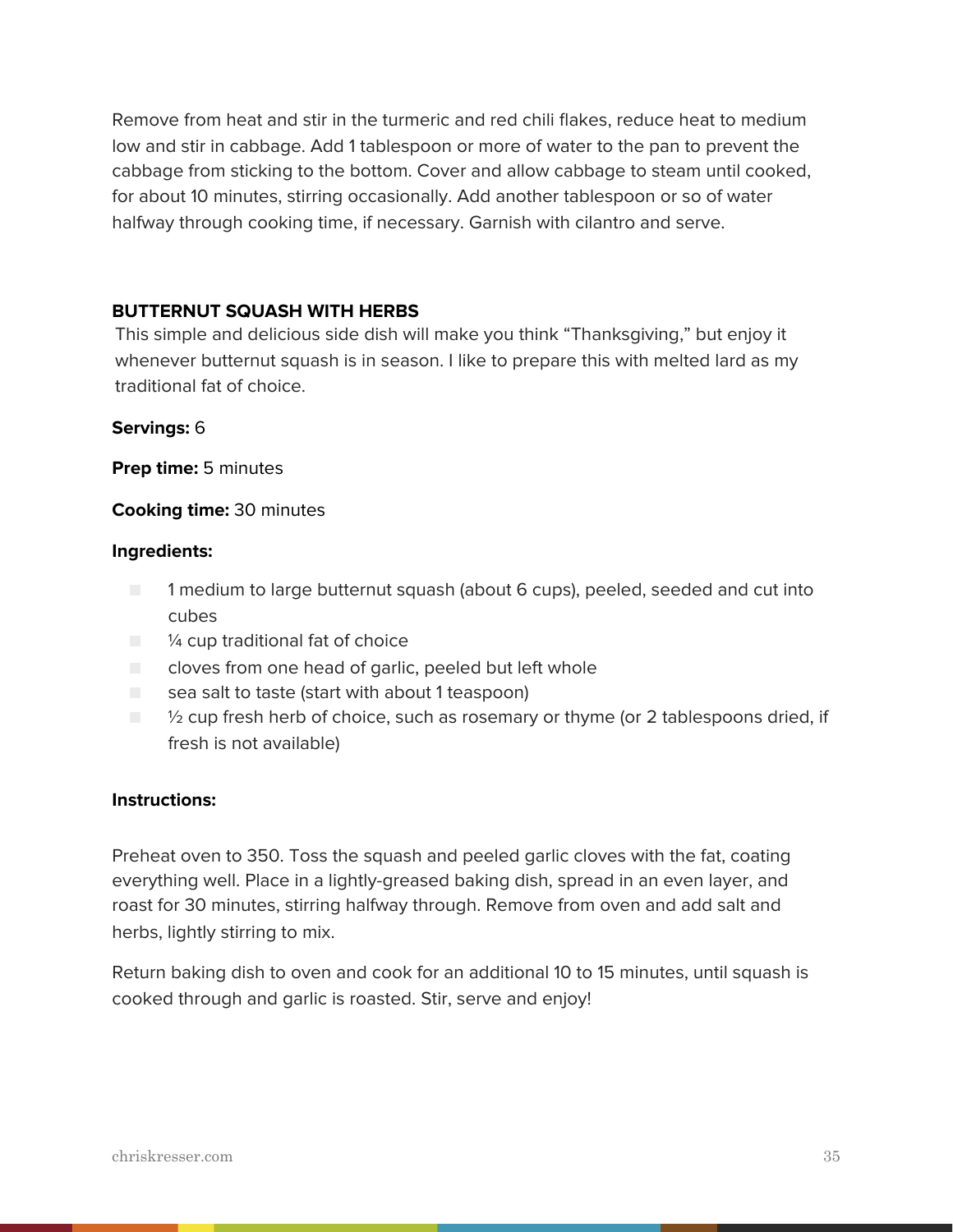# **SWEET POTATO FRIES**

Sweet, salty, and spicy, these are great alongside your favorite entrée or on their own for a snack. For a traditional fat of choice, coconut oil or melted lard work best.

#### **Servings:** 4

**Prep time:** 5 minutes

**Cooking time:** 30 minutes

#### **Ingredients:**

- 3 medium sweet potatoes, washed and optionally peeled
- 3 tablespoons traditional fat of choice (see above)
- 1½ teaspoon paprika
- $\blacksquare$  1 1/2 teaspoon ground cumin
- $\Box$  optional 1/4 teaspoon cayenne, only if you like spicy fries
- 1 tablespoon (15 ml) sea salt or to taste

#### **Instructions:**

Preheat oven to 425 degrees. Cut the sweet potatoes in half crosswise and then in half again lengthwise. Cut these chunks into thick or thin wedges, about a ½-inch thick. They should be uniform in size for even baking. Add the wedges, oil or melted fat, and spices to a mixing bowl and toss until the sweet potatoes are evenly coated. Transfer to a lightly-greased baking dish and bake for 30 minutes. After the first 15 minutes, flip the wedges and continue to cook. When done, salt to taste.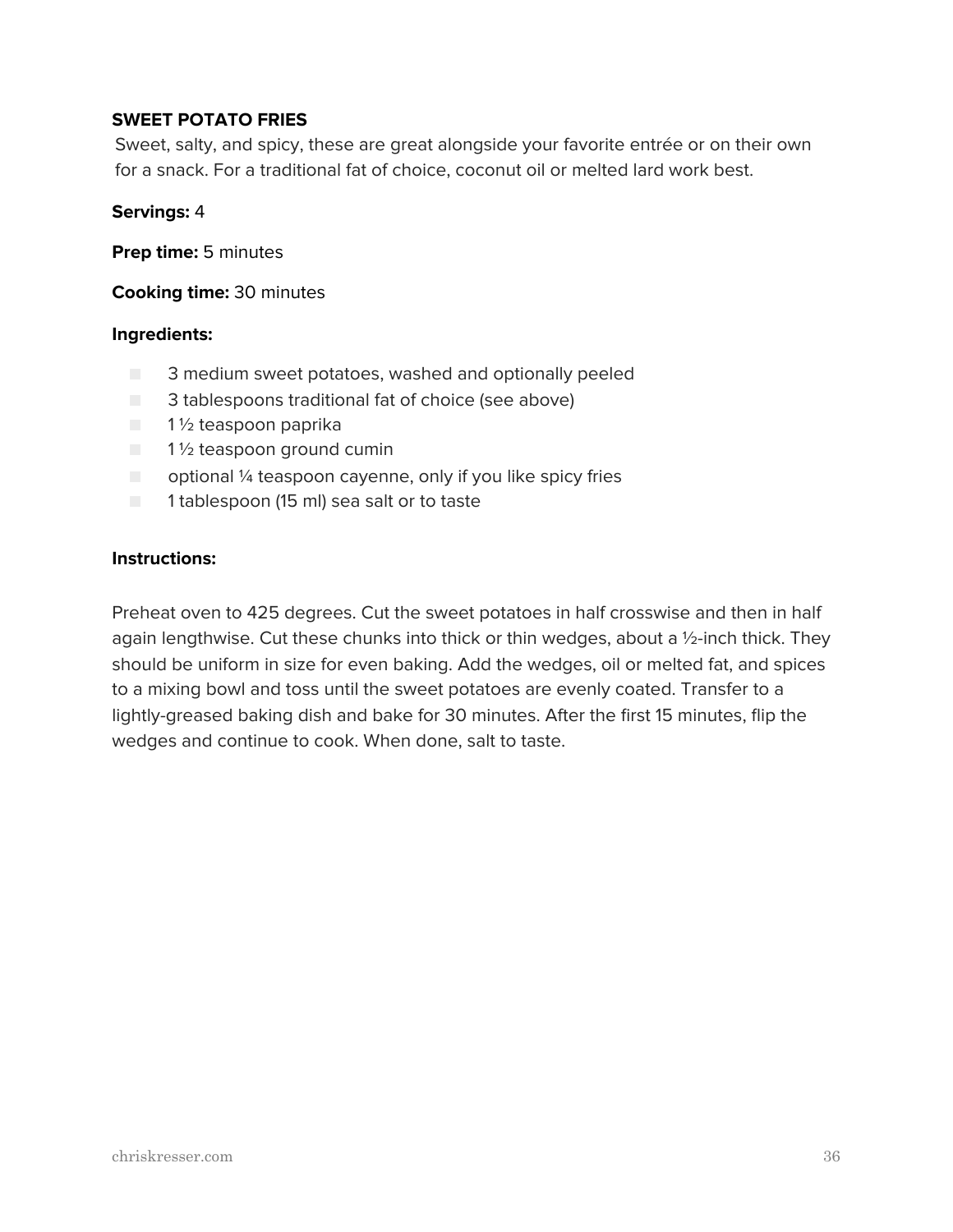# **Snacks**

# **TARO CHIPS WITH DUCK FAT**

Like our Kale Chips, this snack should be as crisp as possible. The best way to achieve this is by placing the raw chips on an oven rack. Slice the taro as thinly as possible, using a mandoline slicer if you have one.

**Servings:** enough for two days of snacks

**Prep time:** 5 minutes

**Cooking time:** 15 minutes

#### **Ingredients:**

- 2 pounds taro, very thinly sliced
- $\blacksquare$   $\frac{1}{2}$  cup duck fat, melted
- sea salt and freshly ground pepper to taste

#### **Instructions:**

Preheat oven to 400 degrees. In a large mixing bowl add melted duck fat to taro slices and coat well. Season with salt and pepper. Arrange slices on oven rack , or better yet, on a cooling rack, the type used for cooling cookies and cakes (make sure that the cooling rack is oven-proof). Bake for 15 minutes, or until crisp and golden brown. This may have to be done in several batches. Remove from oven and allow to cool on the rack.

# **PALEO HUMMUS DIP WITH VEGETABLE STICKS**

Zucchini is used in place of the traditional chick peas in our Paleo version of hummus, for a bean-free version of this classic dip.

#### **Servings:** enough snacks for two days

**Prep time:** 15 minutes

#### **Ingredients:**

■ 2 medium zucchini, chopped